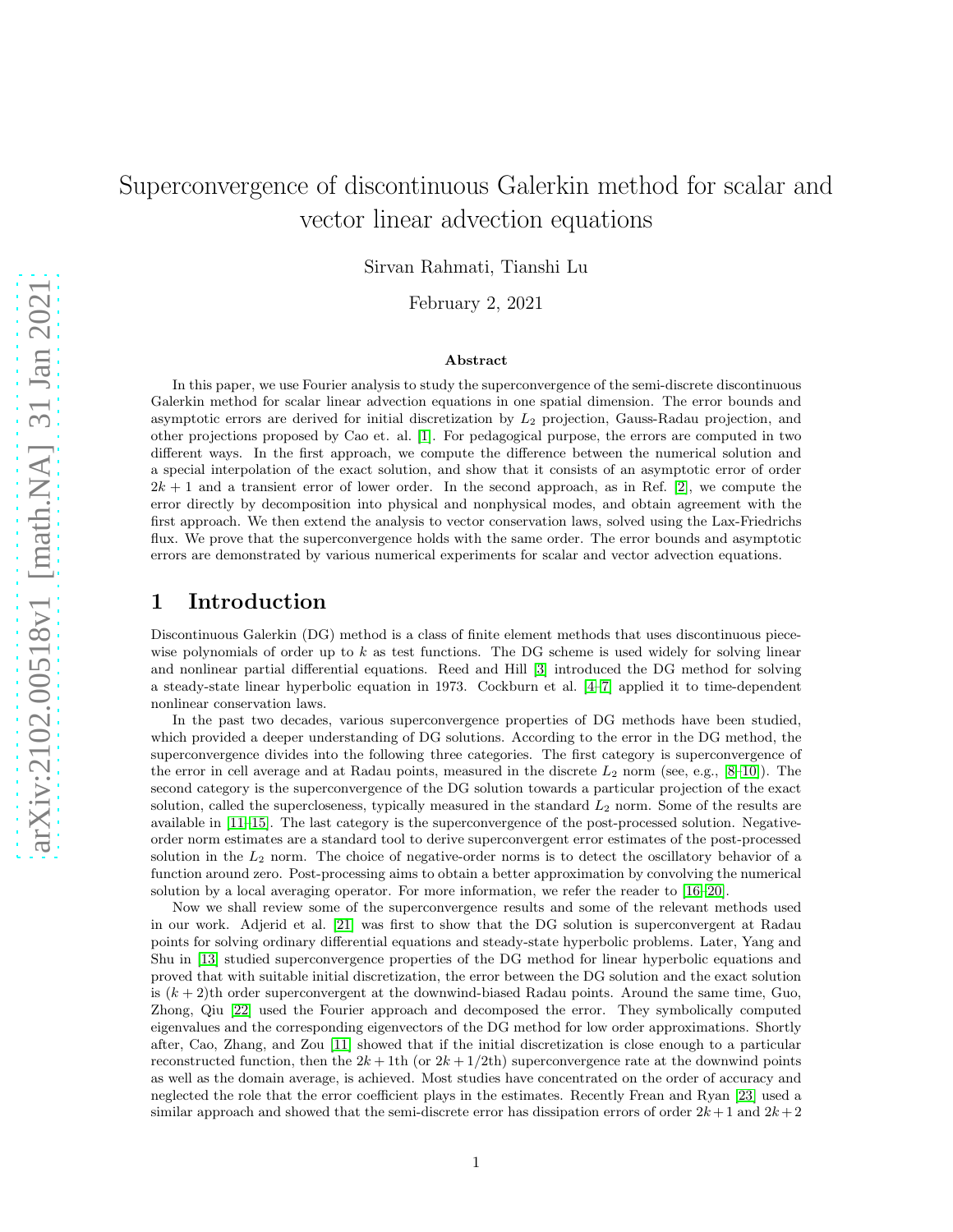order of dispersion. They showed the critical role of the error constant in the dispersion and dissipation error for approximation polynomial degree k, where  $k = 0, 1, 2, 3$ .

Cao showed the  $(2k+1)$  order of convergence in [\[11\]](#page-19-3) for the first time, using the correction function technique. The idea of this technique is to construct a suitable correction function to correct the error between the exact solution and its Radau projection. Many papers have used this technique to show the semi-discrete DG method's superconvergence for one-dimensional problems. One of the recent papers done by Xu, Meng, Shu, Zhang [\[24\]](#page-19-11) uses a slightly modified correction function and the  $L_2$ -norm stability to establish the superconvergence property of the Runge-Kutta discontinuous Galerkin method for solving a linear constant-coefficient hyperbolic equation. They show that under a  $r+1$  temporal and  $2k+2$  spatial smoothness assumption, and by choosing a specific initialization, the cell average and the numerical flux are  $\min(2k+1,r)$  superconvergent. They also prove a similar result for the post-processed solution, even if the initialization is the  $L_2$  or Gauss-Radau projection.

Besides the Fourier analysis and the correction function technique, Pade approximation is another standard method for analyzing the DG method's superconvergence. Krivodonova and Qiu [\[25\]](#page-19-12) used Pade approximation to analyze the spectrum of the DG method when applied to the advection equation. They showed that for a uniform computational mesh of  $N$  elements, the eigenvalues could be classified into  $N$ physical modes and kN non-physical modes. They also show a  $2k + 2$  order of accuracy for the physical eigenvalue approximation. Later Chalmers and Krivodonova [\[2\]](#page-18-1) used Pade approximation to show the  $(k+2)$ th rate of superconvergence at the downwind points. They also proved that the  $L_2$  projection of the numerical solution onto the nth Legendre polynomial is  $2k + 1 - n$  accurate under certain initial conditions.

Most studies of the superconvergence for linear equations have been on single Fourier mode. The unphysical modes decay exponentially in time for each Fourier mode. However, the decay is exceedingly slow for high frequency modes. We analyze all modes as a whole, and prove the superconvergence in spite of the slow decay for high frequency modes. Fourier analysis and the correction function technique have been widely used to study the superconvergence of the numerical errors, yet the asymptotic error has not been given explicitly. The derivation of the asymptotic error can show the connection between Fourier analysis and the correction function technique, and clarify the effect of the initial discretization. The research on superconvergence has been focused on scalar equations. We study the superconvergence of the DG method applied to vector linear advection equations. To avoid diagonalization, the Lax-Friedrichs flux is used as the numerical flux on cell boundaries. The error analysis is adapted for the method since it is not equivalent to the upwinding flux for each scalar wave. We obtain similar results on the superconvergence.

The remainder of this paper is organized as follows. In Section 2, we study the superconvergence of the DG method for scalar linear advection equations. We use Fourier analysis to derive the error bounds. Then we compute the asymptotic errors for various initial discretization in two different approaches. In Section 3, we compute the numerical error for the DG method with Lax-Friedrichs flux applied to vector advection equations. We show the superconvergence similar to that for scalar equations. The results are illustrated numerically in Section 4. Finally, conclusions and thoughts on future work are discussed in Section 5.

# 2 Scalar Equations

In this section we investigate the superconvergence of the Discontinuous Galerkin (DG) method for the one-dimensional scalar linear advection equation with periodic boundary condition.

#### 2.1 Preliminary

The linear advection equation is

<span id="page-1-0"></span>
$$
u_t + au_x = 0, \quad (x, t) \in [0, 2\pi] \times [0, T].
$$
  

$$
u(x, 0) = g(x), \quad u(0, t) = u(2\pi, t).
$$
 (1)

Without loss of generality, the sound speed  $a$  is set to 1. We solve the equation using  $k$ 'th order DG method on a uniform grid of N cells with cell size  $h$ , and denote the numerical solution by  $u_h$ , The solution  $u_h \in V_h$ , where

$$
V_h = \{ v : v|_{\tau_j} \in P_k(\tau_j), 1 \le j \le N \},\tag{2}
$$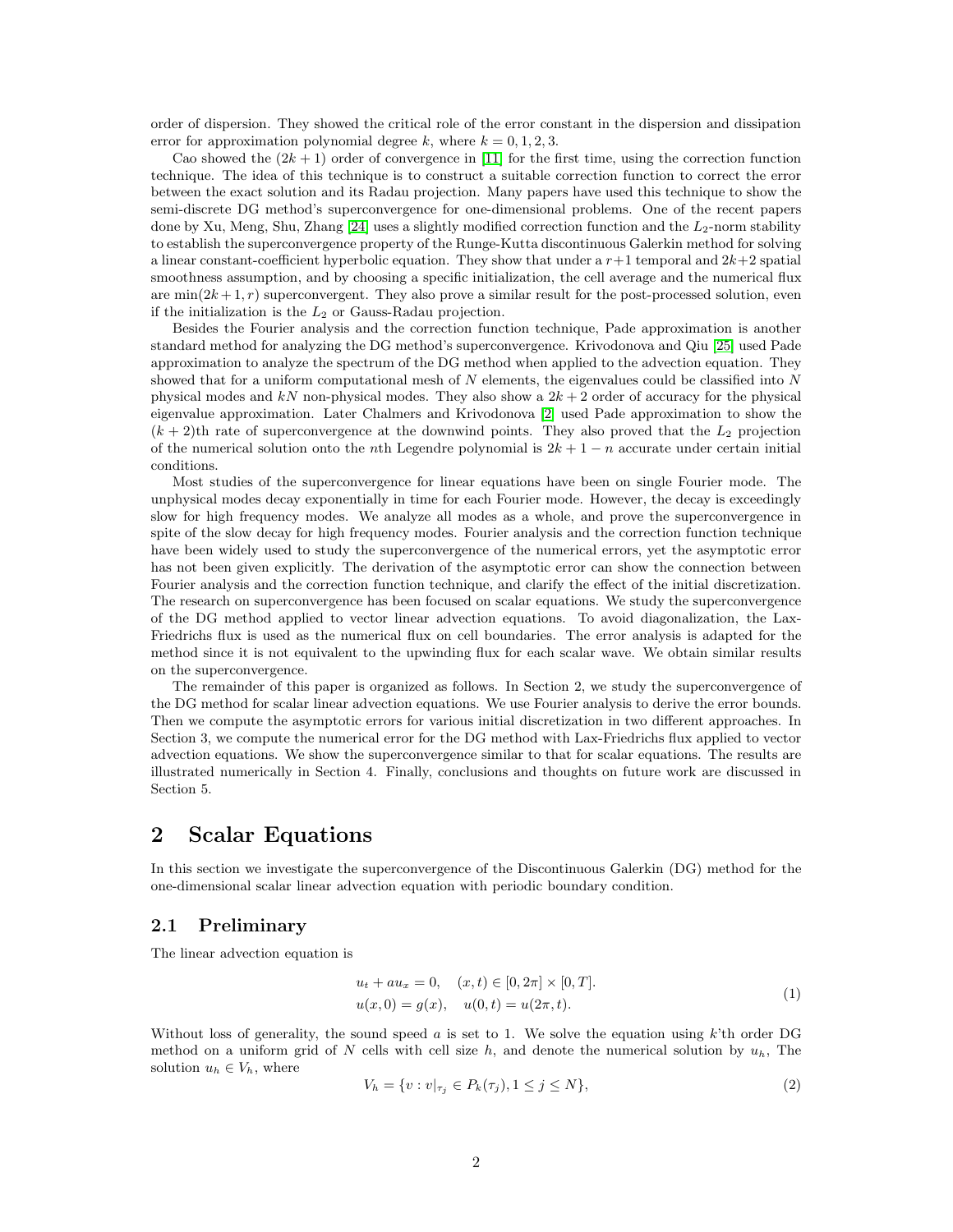and satisfies

<span id="page-2-0"></span>
$$
((u_h)_t, v) = (u_h, v_x) + \sum_{j=1}^{N} ([v]u_h^-)|_{j+\frac{1}{2}}, \quad \forall v \in V_h,
$$
\n(3)

where  $[v] = v^+ - v^-$ , and  $v_{N+\frac{1}{2}}^+ \equiv v_{\frac{1}{2}}^+$ . The initial discretization  $u_h(x,0)$  is a projection of  $g(x)$  onto  $V_h$ . To analyze the error  $e = u - u_h$ , we follow Cao [\[1\]](#page-18-0) to define the special interpolations of the exact solution,

<span id="page-2-4"></span>
$$
u_I = P_h^- u - \sum_{i=1}^k w_i,
$$
\n(4)

where  $P_h^-$  is the Gauss-Radau projection, and in each cell  $\tau_j$ , for  $1 \le i \le k$ ,

<span id="page-2-3"></span>
$$
(w_i, v_x) = (\partial_t w_{i-1}, v), \quad \forall v \in P_k(\tau_j),
$$
  

$$
w_i^- = 0,
$$
 (5)

with  $w_0 = u - P_h^- u$ . Let  $\eta = u - u_I$ , and  $e = \xi + \eta$ . The equation for  $\xi$  is

<span id="page-2-1"></span>
$$
((\xi + w_k)_t, v) = (\xi, v_x) + \sum_{j=1}^{N} ([v]\xi^-)|_{j+\frac{1}{2}}, \quad \forall v \in V_h,
$$
\n(6)

We can express e,  $\eta$ , and  $\xi$  in terms of orthogonal basis  $\{\phi_{j,n}\}\)$ , Legendre polynomials [\[26\]](#page-19-13) scaled to  $\tau_j$ , as

$$
e|_{\tau_j}(t) = \sum_{n=0}^{\infty} e_{j,n}(t)\phi_{j,n}, \quad \eta|_{\tau_j} = \sum_{n=0}^{\infty} \eta_{j,n}\phi_{j,n}, \quad \xi|_{\tau_j}(t) = \sum_{n=0}^{k} \xi_{j,n}(t)\phi_{j,n}.
$$
 (7)

It has been proven by Cao [\[1\]](#page-18-0) that for  $t \in [0, T]$  and  $0 \le n \le k$ ,

<span id="page-2-2"></span>
$$
\|\eta_{\cdot,n}(t)\|_{\infty} \lesssim h^{2k+1-n} \|g^{(2k+1-n)}\|_{\infty},\tag{8}
$$

provided that  $g^{(2k+1)}(x)$  is bounded. Cao [\[1\]](#page-18-0) also showed that if the initialization is chosen such that

$$
||u_h(\cdot,0) - u_I(\cdot,0)||_2 \lesssim h^{2k+1} ||g^{(2k+2)}||_{\infty},
$$
\n(9)

then

$$
\|\xi(\cdot,t)\|_2 \lesssim h^{2k+1} \|g^{(2k+2)}\|_{\infty},\tag{10}
$$

for  $t \in [0, T]$ , provided that  $g^{(2k+2)}(x)$  is bounded. Consequently, for  $t \in [0, T]$  and  $0 \le n \le k$ ,

$$
||e_{\cdot,n}(t)||_2 \lesssim h^{2k+1-n} ||g^{(2k+2)}||_{\infty}.
$$
\n(11)

In addition, the downwind error,

$$
e_j^-(t) = u(x_{j+\frac{1}{2}}^-, t) - u_h(x_{j+\frac{1}{2}}^-, t),
$$
\n(12)

is also of order  $2k + 1$ ,

$$
||e^{-}(t)||_{2} \lesssim h^{2k+1} ||g^{(2k+2)}||_{\infty}.
$$
\n(13)

We will apply Fourier analysis to Eq. [\(1\)](#page-1-0), and prove the we can obtain optimal superconvergence asymptotically by initializing  $u_h$  as the  $L_2$  projection of g onto  $P_k(\tau_j)$  on each cell.

### 2.2 Error estimation for initialization by  $L_2$  projection

For a discrete function  $f_j$ , we denote the Fourier coefficients by  $\hat{f}_m$ ,

$$
\hat{f}_m = \frac{1}{N} \sum_{j=1}^{N} f_j e^{-imx_j}.
$$
\n(14)

and define the norm,

$$
||f||_{s} = \sum_{m=0}^{N-1} |\hat{f}_{m}| m^{s}.
$$
\n(15)

The next theorem bounds the error in  $u_h(x, t)$  for  $u_h(x, 0)$  close to the  $L_2$  projection of  $g(x)$ .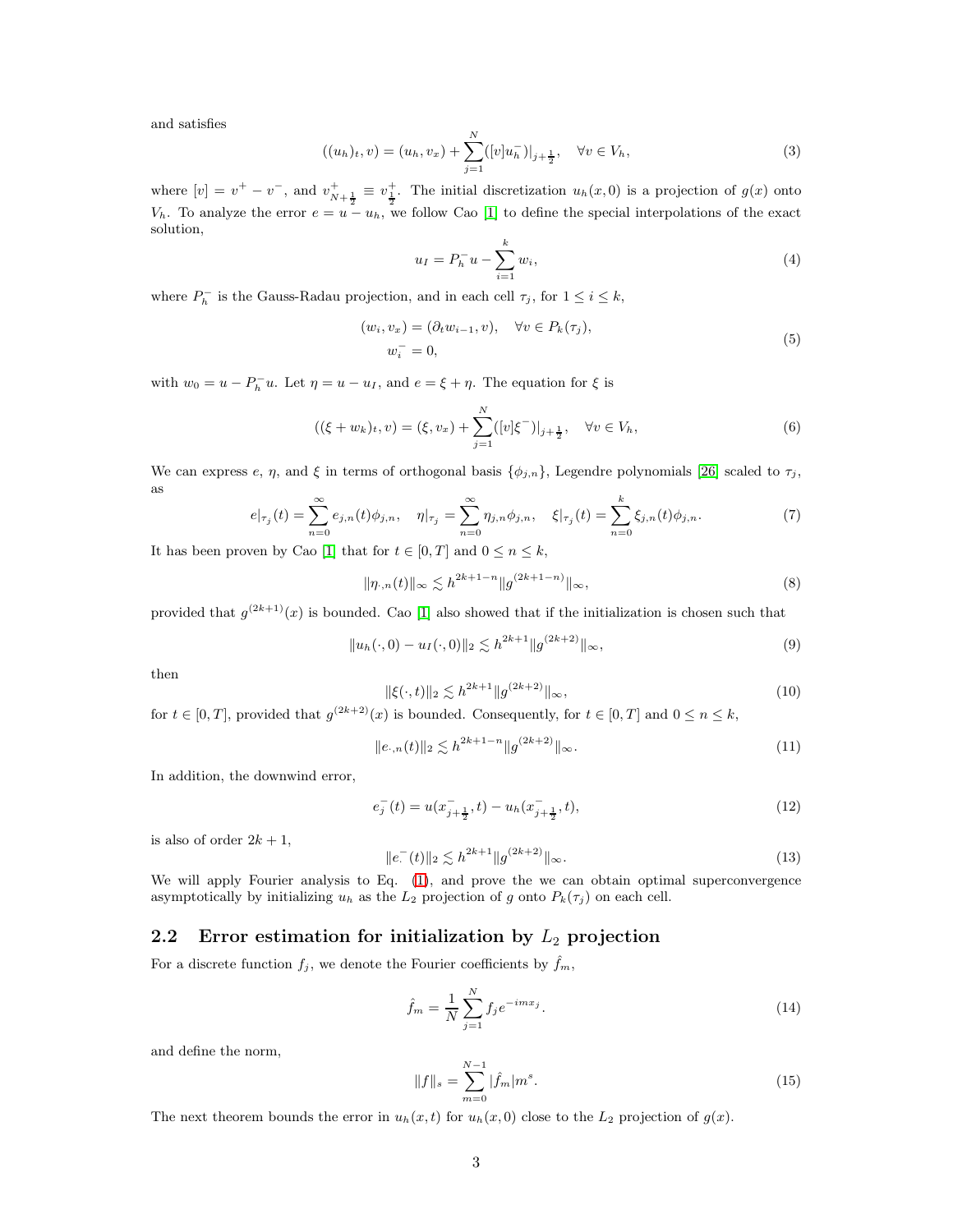<span id="page-3-10"></span>**Theorem 2.1.** Suppose  $g \in H_{2k+3}$ , so that  $||g||_{2k+2} < \infty$ . Let  $u_h$  be the solution to Eq. [\(3\)](#page-2-0) with initial error

<span id="page-3-2"></span>
$$
\hat{e}_{m,n}(0) = O((mh)^{2k+1-n}\hat{g}_m), \quad 0 \le n \le k. \tag{16}
$$

There exists an  $\alpha > 0$ , such that for any  $t \in [0, T]$ ,

<span id="page-3-5"></span>
$$
\|\xi(\cdot,t)\|_{\infty} \lesssim h^{2k+1}(\|g\|_{2k+1} + \|g\|_{2k+2}t) + h^{k+1} \|g\|_{k+1} e^{-\frac{\alpha t}{2h}}.\tag{17}
$$

<span id="page-3-6"></span>
$$
\|\xi_{\cdot,0}(t)\|_{\infty} \lesssim h^{2k+1}(\|g\|_{2k+1} + \|g\|_{2k+2}t) + h^{k+2} \|g\|_{k+2} e^{-\frac{\alpha t}{2h}}.\tag{18}
$$

Consequently,

<span id="page-3-7"></span>
$$
||e_{\cdot,0}(t)||_{\infty} \lesssim h^{2k+1} (||g||_{2k+1} + ||g||_{2k+2}t) + h^{k+2} ||g||_{k+2} e^{-\frac{\alpha t}{2h}}, \tag{19}
$$

<span id="page-3-8"></span>
$$
||e^{-}(t)||_{\infty} \lesssim h^{2k+1}(||g||_{2k+1} + ||g||_{2k+2}t) + h^{k+1}||g||_{k+1}e^{-\frac{\alpha t}{2h}},
$$
\n(20)

and for  $1 \leq n \leq k$ ,

<span id="page-3-9"></span>
$$
||e_{\cdot,n}(t)||_{\infty} \lesssim h^{2k+1-n} ||g||_{2k+1-n} + h^{k+1} ||g||_{k+1} e^{-\frac{\alpha t}{2h}}.
$$
\n(21)

Proof. For each Fourier mode, Eq. [\(6\)](#page-2-1) can be written as a matrix equation,

$$
\frac{\mathrm{d}}{\mathrm{d}t}\hat{\xi}_m = \frac{A_m}{h}\hat{\xi}_m - b_m(t),\tag{22}
$$

where  $\hat{\xi}_m = (\hat{\xi}_{m,0}, \hat{\xi}_{m,1}, \dots, \hat{\xi}_{m,k})^T,$ 

$$
b_m(t) = \frac{\mathrm{d}}{\mathrm{d}t} ((\hat{w}_k)_{m,0}, (\hat{w}_k)_{m,1}, \dots, (\hat{w}_k)_{m,k})^T,
$$
\n(23)

and  $A_m$  is a  $(k + 1) \times (k + 1)$  matrix with indices from 0 to k,

$$
(A_m)_{st} = -(2s+1)(1-(-1)^s e^{-imh}), \quad 0 \le s \le t \le k,
$$
  
\n
$$
(A_m)_{st} = -(2s+1)(-1)^{s+t}(1-(-1)^t e^{-imh}), \quad 0 \le t < s \le k.
$$
\n
$$
(24)
$$

The solution is

<span id="page-3-4"></span>
$$
\hat{\xi}_m(t) = e^{A_m t} \hat{\xi}_m(0) - \int_0^t e^{A_m(t-\tau)} b_m(\tau) d\tau.
$$
\n(25)

Diagonalize  $A_m$  as  $A_m = \sum_{n=0}^{k} \lambda_n^{(m)} r_n^{(m)} l_n^{(m)}$ , where  $\lambda_n^{(m)}$ ,  $r_n^{(m)}$ , and  $l_n^{(m)}$  are the eigenvalues and the associated right and left eigenvectors that satisfy  $l_n^{(m)} r_n^{(m)} = 1$ . Because

$$
\frac{(-1)^{s}(A_{m})_{st}}{2s+1} = \frac{(-1)^{t}(A_{m})_{ts}}{2t+1},
$$
\n(26)

we can set

<span id="page-3-11"></span>
$$
(l_n^{(m)})_s = \frac{(-1)^s}{2s+1} (r_n^{(m)})_s, \quad 0 \le s \le k. \tag{27}
$$

It have been shown in Ref. [\[2\]](#page-18-1) that  $\lambda_0$  represents the physical mode,

<span id="page-3-12"></span>
$$
\lambda_0^{(m)} = -imh + O((mh)^{2k+2}),\tag{28}
$$

while other eigenvalues  $(1 \le n \le k)$  represent nonphysical modes,

<span id="page-3-3"></span>
$$
\lambda_n^{(m)} = -\alpha_n + O(mh), \quad \Re \alpha_n > 0. \tag{29}
$$

In fact,  $\Re\lambda_n^{(m)} < 0$  for  $1 \le n \le k$ . To prove that, notice that Eq. [\(3\)](#page-2-0) can be written as

<span id="page-3-1"></span>
$$
((u_h)_t + (u_h)_x, v) = -\sum_{j=1}^N ([u_h]v^+)|_{j+\frac{1}{2}}, \quad \forall v \in V_h.
$$
\n(30)

It implies the energy estimate,

<span id="page-3-0"></span>
$$
\frac{\mathrm{d}}{\mathrm{d}t}(u_h, \bar{u}_h) = -\sum_{j=1}^N |[u_h]_{j+\frac{1}{2}}|^2 \le 0. \tag{31}
$$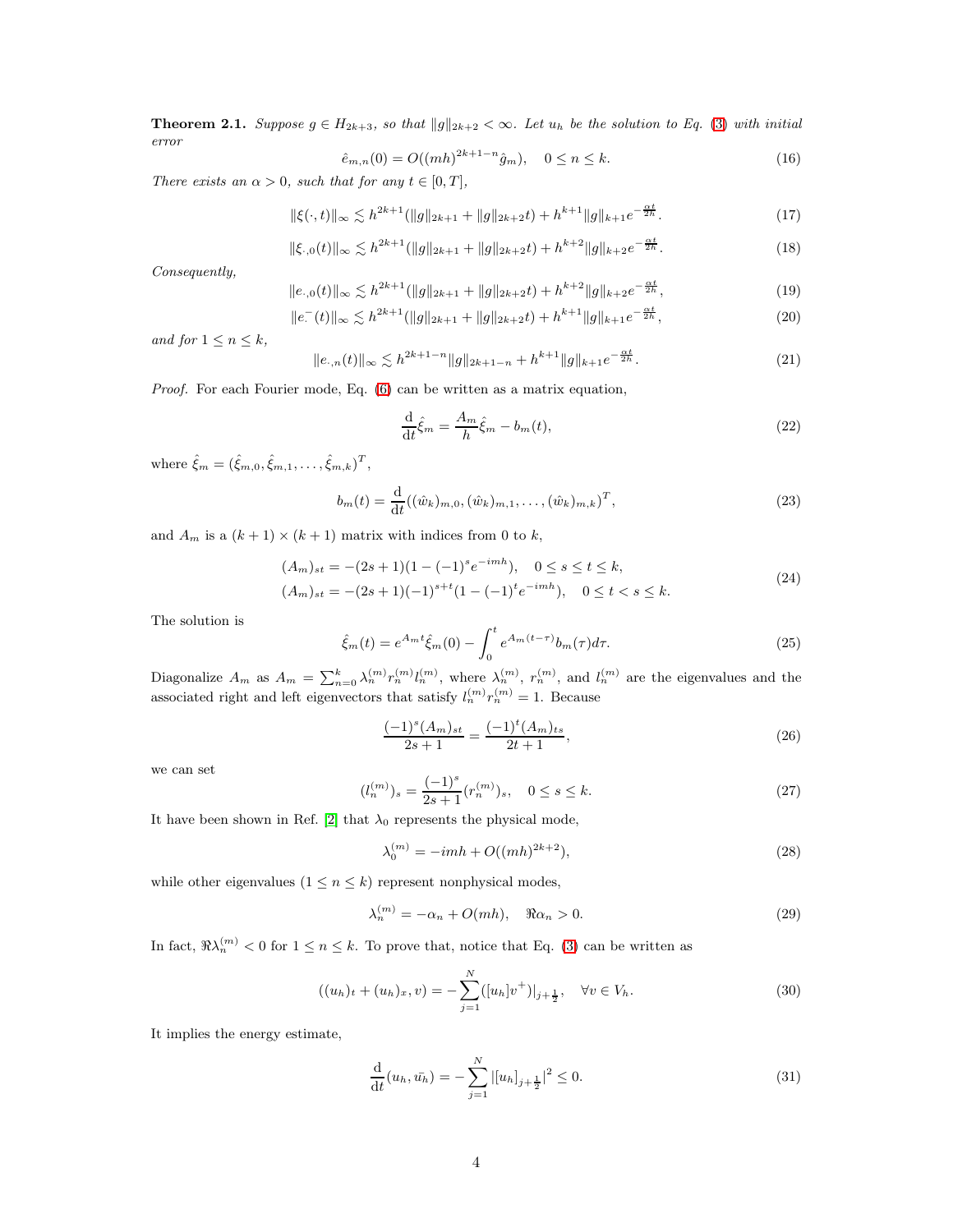Consequently,  $\Re\lambda_n^{(m)} \leq 0$ . If  $\Re\lambda_n^{(m)} = 0$ ,  $[u_h] = 0$  by Eq. [\(31\)](#page-3-0). Then we have  $(u_h)_t + (u_h)_x = 0$  by Eq. [\(30\)](#page-3-1). As an eigenfunction in  $P_k$ ,  $u_h$  has to be a constant, and the associated eigenvalue is 0. But that is the physical eigenfunction for  $m = 0$ , so nonphysical eigenvalues have negative real parts. We can write

<span id="page-4-1"></span>
$$
e^{A_{m}t}\hat{\xi}_{m}(0) = e^{\lambda_{0}^{(m)}t/h}r_{0}^{(m)}l_{0}^{(m)}\hat{\xi}_{m}(0) + \sum_{n=1}^{k}e^{\lambda_{n}^{(m)}t/h}r_{n}^{(m)}l_{n}^{(m)}\hat{\xi}_{m}(0). \tag{32}
$$

Express  $e^{im(x-x_j)}$  in terms of orthogonal basis  $\{\phi_{j,n}\},$ 

$$
e^{im(x-x_j)} = \sum_{n=0}^{\infty} p_n^{(m)} \phi_{j,n}(x).
$$
 (33)

For the physical mode, it has been shown in Ref. [\[2\]](#page-18-1) that

<span id="page-4-4"></span>
$$
(r_0^{(m)})_n = p_n^{(m)} + O((mh)^{2k+1-n}) = O((mh)^n), \quad 0 \le n \le k,
$$
\n(34)

where we used

<span id="page-4-2"></span>
$$
p_n^{(m)} = \frac{n!}{(2n)!} (imh)^n + O((mh)^{n+1}).
$$
\n(35)

Then  $(l_0^{(m)})_n = O((mh)^n)$ , and

$$
l_0^{(m)}\hat{\xi}_m(0) = \sum_{n=0}^k (\hat{e}_{m,n}(0) - \hat{\eta}_{m,n}(0)) O((mh)^n).
$$
 (36)

By Eq. [\(8\)](#page-2-2),  $\hat{\eta}_{m,n}(0) = O((mh)^{2k+1-n}\hat{g}_m)$ . Combined with Eq. [\(16\)](#page-3-2), we have

$$
e^{\lambda_0^{(m)} t/h} r_0^{(m)} l_0^{(m)} \hat{\xi}_m(0) = O((mh)^{2k+1} \hat{g}_m). \tag{37}
$$

For nonphysical modes, by Eq. [\(29\)](#page-3-3) there exists  $\epsilon > 0$  such that for  $mh \leq \epsilon$ ,

$$
\Re \lambda_n \le -\frac{\alpha}{2}, \quad 1 \le n \le k,\tag{38}
$$

where

$$
\alpha = \min_{1 \le n \le k} \Re \alpha_n. \tag{39}
$$

For  $mh \leq \epsilon$ ,

$$
e^{\lambda_n^{(m)} t/h} r_n^{(m)} l_n^{(m)} \hat{\xi}_m(0) = r_n^{(m)} O(e^{-\frac{\alpha t}{2h}} (mh)^{k+1} \hat{g}_m). \tag{40}
$$

whose first entry is

<span id="page-4-0"></span>
$$
\[e^{\lambda_n^{(m)} t/h} r_n^{(m)} l_n^{(m)} \hat{\xi}_m(0)\]_0 = O(e^{-\frac{\alpha t}{2h}} (mh)^{k+2} \hat{g}_m). \tag{41}
$$

because  $(r_n^{(m)})_0 = O(mh)$ . For  $mh > \epsilon$ ,

$$
e^{\lambda_n^{(m)} t/h} r_n^{(m)} l_n^{(m)} \hat{\xi}_m(0) = O((mh)^{k+1} \hat{g}_m). \tag{42}
$$

For the second term in Eq. [\(25\)](#page-3-4), by the definition of  $w_k$  in Eq. [\(5\)](#page-2-3), we have

<span id="page-4-3"></span>
$$
b_m = O(m^{2k+2}h^{2k+1}\hat{g}_m),\tag{43}
$$

and so

$$
\int_0^t e^{A_m(t-\tau)} b_m(\tau) d\tau = O(m^{2k+2} h^{2k+1} \hat{g}_m t), \tag{44}
$$

Summing over all Fourier modes, we obtain

$$
\|\xi(\cdot,t)\|_{\infty} \le \sum_{n=0}^{k} \|\xi_{\cdot,n}(t)\|_{\infty} \le \sum_{n=0}^{k} \sum_{m=0}^{N-1} |\hat{\xi}_{m,n}| \le \sum_{n=0}^{k} \sum_{m=0}^{N-1} |[e^{A_{m}t}\hat{\xi}_{m}(0)]_{n}| + |[\int_{0}^{t} e^{A_{m}(t-\tau)}b_{m}(\tau)d\tau]_{n}|.
$$
 (45)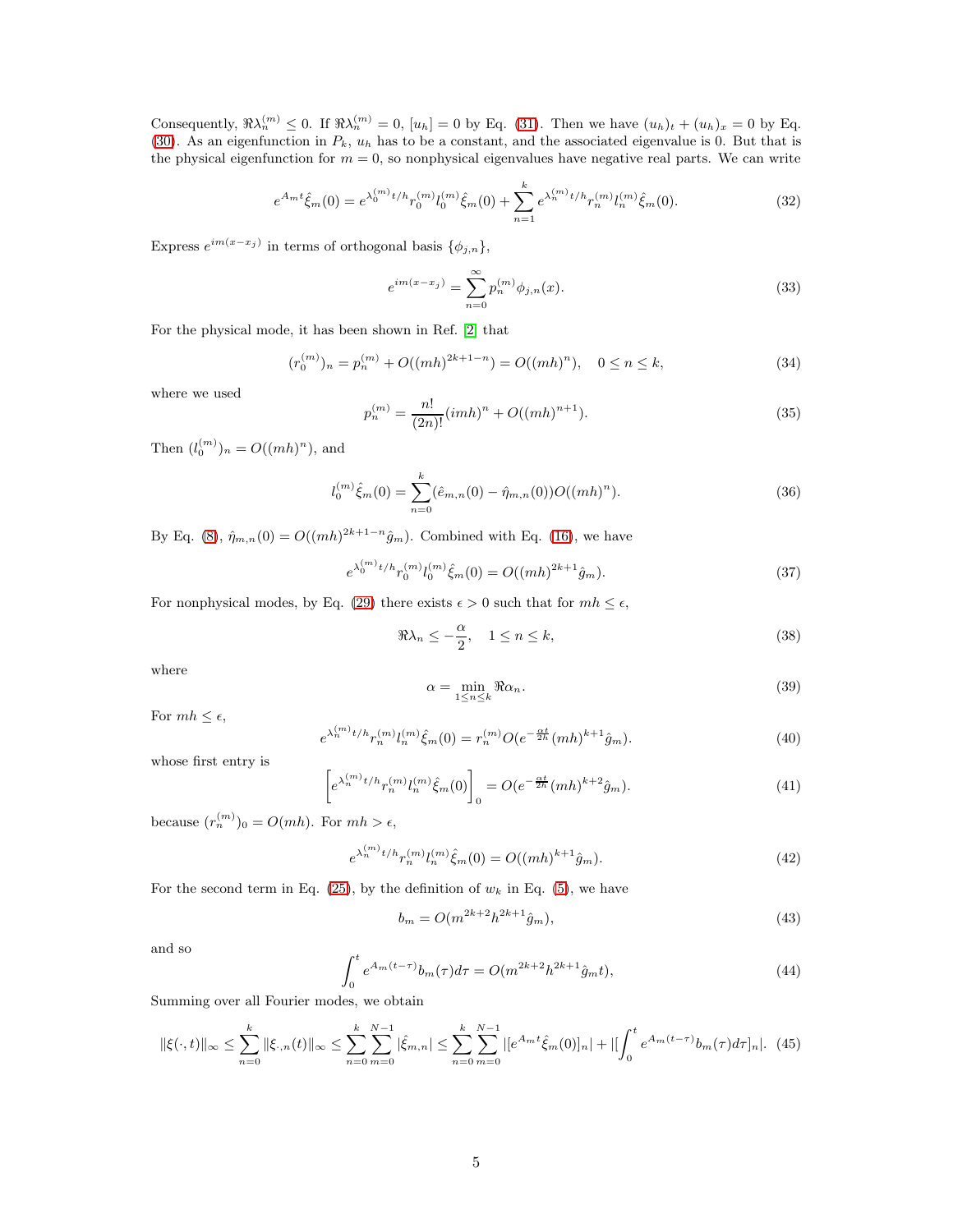Since for any  $0 \leq s \leq k$ ,

<span id="page-5-1"></span>
$$
\left| \sum_{m=0}^{N-1} [e^{A_m t} \hat{\xi}_m(0)]_s \right| \lesssim \sum_{m=0}^{N-1} (mh)^{2k+1} |\hat{g}_m| + \sum_{m=0}^{\epsilon/h} |(r_n)_s| (mh)^{k+1} |\hat{g}_m| e^{-\frac{\alpha t}{2h}} + \sum_{m=\epsilon/h}^{N-1} (mh)^{k+1} |\hat{g}_m|
$$
  

$$
\leq \sum_{m=0}^{N-1} (mh)^{2k+1} |\hat{g}_m| + \sum_{m=0}^{\epsilon/h} |(r_n)_s| (mh)^{k+1} |\hat{g}_m| e^{-\frac{\alpha t}{2h}} + \epsilon^{-k} \sum_{m=\epsilon/h}^{N-1} (mh)^{2k+1} |\hat{g}_m|
$$
(46)  

$$
\lesssim h^{2k+1} \|g\|_{2k+1} + h^{k+1} \|g\|_{k+1} e^{-\frac{\alpha t}{2h}}.
$$

and

$$
\sum_{m=0}^{N-1} | \left[ \int_0^t e^{A_m(t-\tau)} b_m(\tau) d\tau \right]_n | = O(h^{2k+1} \| g \|_{2k+2} t). \tag{47}
$$

we obtain Eq. [\(17\)](#page-3-5). For  $s = 0$ , by Eq. [\(41\)](#page-4-0),

$$
\sum_{m=0}^{N-1} [e^{A_m t} \hat{\xi}_m(0)]_0 = O(h^{2k+1} \|g\|_{2k+1} + h^{k+2} \|g\|_{k+2} e^{-\frac{\alpha t}{2h}}), \tag{48}
$$

hence Eq. [\(18\)](#page-3-6). Eq. [\(19\)](#page-3-7) is a consequence of Eqs. [\(8\)](#page-2-2) and (18). Since  $\eta_j^- = 0$ ,

$$
e_j^-(t) = \xi_j^-(t) = \sum_{n=0}^k \xi_{j,n}(t),
$$
\n(49)

 $\Box$ 

hence Eq.  $(20)$ . Eq.  $(21)$  is a consequence of Eqs.  $(8)$  and  $(17)$ .

If we replace the norm  $||f||_s$  by  $||f^{(s)}||_{L_2}$ , or equivalently,

$$
||f||_{s,2} \equiv \sqrt{\sum_{m=0}^{N-1} |\hat{f}_m m^s|^2},\tag{50}
$$

<span id="page-5-3"></span>the proof of Theorem [2.1](#page-3-10) can be carried out similarly, which gives the following error bound in  $L_2$  norm. **Theorem 2.2.** Suppose  $g \in H_{2k+2}$ , so that  $||g^{(2k+2)}||_{L_2} < \infty$ . Let  $u_h$  be the solution to Eq. [\(3\)](#page-2-0) with initial error

$$
\hat{e}_{m,n}(0) = O((mh)^{2k+1-n}\hat{g}_m), \quad 0 \le n \le k. \tag{51}
$$

There exists an  $\alpha > 0$ , such that for any  $t \in [0, T]$ ,

$$
\|\xi(\cdot,t)\|_{L_2} \lesssim h^{2k+1}(\|g^{(2k+1)}\|_{L_2} + \|g^{(2k+2)}\|_{L_2}t) + h^{k+1} \|g^{(k+1)}\|_{L_2} e^{-\frac{\alpha t}{2h}}.\tag{52}
$$

$$
\|\xi_{\cdot,0}(t)\|_{L_2} \lesssim h^{2k+1}(\|g^{(2k+1)}\|_{L_2} + \|g^{(2k+2)}\|_{L_2}t) + h^{k+2} \|g^{(k+2)}\|_{L_2} e^{-\frac{\alpha t}{2h}}.\tag{53}
$$

Consequently,

$$
||e_{\cdot,0}(t)||_{L_2} \lesssim h^{2k+1} (||g^{(2k+1)}||_{L_2} + ||g^{(2k+2)}||_{L_2}t) + h^{k+2} ||g^{(k+2)}||_{L_2} e^{-\frac{\alpha t}{2h}},\tag{54}
$$

$$
\|e^{-}(t)\|_{L_{2}} \lesssim h^{2k+1}(\|g^{(2k+1)}\|_{L_{2}} + \|g^{(2k+2)}\|_{L_{2}}t) + h^{k+1} \|g^{(k+1)}\|_{L_{2}} e^{-\frac{\alpha t}{2h}},\tag{55}
$$

and for  $1 \leq n \leq k$ ,

$$
||e_{\cdot,n}(t)||_{L_2} \lesssim h^{2k+1-n}||g^{(2k+1-n)}||_{L_2} + h^{k+1}||g^{(k+1)}||_{L_2}e^{-\frac{\alpha t}{2h}}.\tag{56}
$$

### 2.3 Asymptotic error

We derive the asymptotic error as  $h \to 0$  for sufficiently small initial error.

<span id="page-5-2"></span>**Theorem 2.3.** Let  $u_h$  be the solution to Eq. [\(3\)](#page-2-0) with initial error

<span id="page-5-0"></span>
$$
\hat{e}_{m,n}(0) = O((mh)^{2k+2-n}\hat{g}_m), \quad 0 \le n \le k. \tag{57}
$$

For any  $t > 0$ ,

<span id="page-5-4"></span>
$$
\lim_{h \to 0} \frac{e_{j,0}(t)}{h^{2k+1}} = \frac{(-1)^k (k+1)! k!}{(2k+2)! (2k+1)!} [kg^{(2k+1)}(x_j - t) - tg^{(2k+2)}(x_j - t)].
$$
\n(58)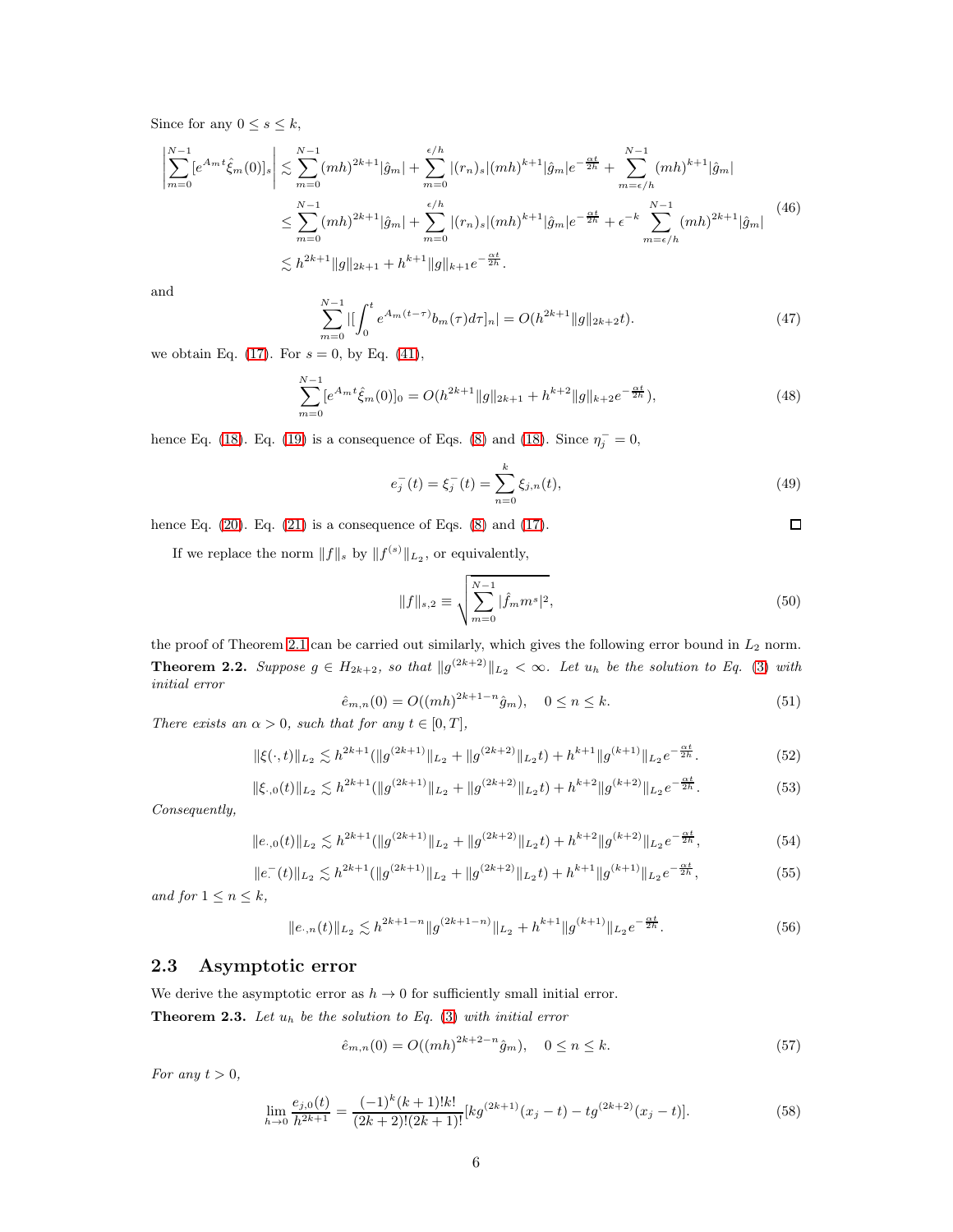<span id="page-6-2"></span>
$$
\lim_{h \to 0} \frac{e_j^-(t)}{h^{2k+1}} = \frac{(-1)^k (k+1)! k!}{(2k+2)! (2k+1)!} [kg^{(2k+1)}(x_j - t) - tg^{(2k+2)}(x_j - t)].
$$
\n(59)

The convergence is uniform if  $g \in H_{2k+3}$ , or in  $L_2$  norm if  $g \in H_{2k+2}$ . For  $1 \le n \le k$ ,

<span id="page-6-5"></span>
$$
\lim_{h \to 0} \frac{e_{j,n}(t)}{h^{2k+1-n}} = \frac{(-1)^{k+1-n}(k+1)!k!(2n+1)!}{(2k+2)!(2k+1)!n!} g^{(2k+1-n)}(x_j - t).
$$
\n(60)

The convergence is uniform if  $g \in H_{2k+2}$ .

*Proof.* First we assume  $g \in H_{2k+3}$ , so that  $||g||_{2k+2} < \infty$ . By Eq. [\(25\)](#page-3-4), the error vector in each cell is

<span id="page-6-0"></span>
$$
e_j(t) = \sum_{m=0}^{N-1} e^{imx_j} \left[ e^{A_m t} \hat{\xi}_m(0) - \int_0^t e^{A_m(t-\tau)} b_m(\tau) d\tau + \hat{\eta}_m(t) \right]. \tag{61}
$$

By the construction of  $u_I$  in Eq. [\(4\)](#page-2-4), for smooth  $g$ ,

$$
\eta_{j,k} = (w_0)_{j,k} + O(h^{k+2} \| g^{(k+2)} \|_{\infty}) = -\frac{(k+1)!}{(2k+2)!} h^{k+1} \partial_x^{k+1} u + O(h^{k+2} \| g^{(k+2)} \|_{\infty}).
$$
\n(62)

Similarly, for  $0 \leq n \leq k-1$ ,

$$
\eta_{j,n} = (w_{k-n})_{j,n} + O(h^{2k+2-n} \|g^{(2k+2-n)}\|_{\infty})
$$
  
= 
$$
-\frac{(k+1)!k!(2n+1)!}{(2k+2)!(2k+1)!n!}h^{2k+1-n}\partial_t^{k-n}\partial_x^{k+1}u + O(h^{2k+2-n} \|g^{(2k+2-n)}\|_{\infty}).
$$
 (63)

Therefore, for each Fourier mode and  $0\leq n\leq k,$ 

<span id="page-6-1"></span>
$$
\hat{\eta}_{m,n}(t) = -\frac{(k+1)!k!(2n+1)!}{(2k+2)!(2k+1)!n!}h^{2k+1-n}(-im)^{k-n}(im)^{k+1}\hat{g}_me^{-imt} + O((mh)^{2k+2-n}\hat{g}_m). \tag{64}
$$

By Eq. [\(57\)](#page-5-0),

<span id="page-6-3"></span>
$$
\hat{\xi}_{m,n}(0) = \frac{(k+1)!k!(2n+1)!}{(2k+2)!(2k+1)!n!}h^{2k+1-n}(-im)^{k-n}(im)^{k+1}\hat{g}_m + O((mh)^{2k+2-n}\hat{g}_m). \tag{65}
$$

By Eq. [\(32\)](#page-4-1),

$$
e^{A_{m}t}\hat{\xi}_{m}(0) = e^{\lambda_{0}^{(m)}t/\hbar}r_{0}^{(m)}l_{0}^{(m)}\hat{\xi}_{m}(0) + \sum_{n=1}^{k} e^{\lambda_{n}^{(m)}t/\hbar}r_{n}^{(m)}l_{n}^{(m)}\hat{\xi}_{m}(0). \tag{66}
$$

By Eqs. [\(27\)](#page-3-11) and [\(35\)](#page-4-2),

$$
(l_0^{(m)})_n = \frac{(-1)^n}{2n+1} p_n^{(m)} + O((mh)^{2k+1-n}) = \frac{(-1)^n n!}{(2n+1)!} (imh)^n + O((mh)^{n+1}).
$$
 (67)

So

<span id="page-6-4"></span>
$$
l_0^{(m)}\hat{\xi}_m(0) = (k+1)\frac{(k+1)!k!}{(2k+2)!(2k+1)!}(mh)^{2k+1}i\hat{g}_m + O((mh)^{2k+2}\hat{g}_m). \tag{68}
$$

Since  $(r_0^{(m)})_0 = 1 + O(mh)$ , by Eq. [\(28\)](#page-3-12),

$$
e^{\lambda_0^{(m)}t/h}(r_0^{(m)})_0 l_0^{(m)}\hat{\xi}_m(0) = e^{-imt + O(mh)mt} \left( \frac{(k+1)(k+1)!k!}{(2k+2)!(2k+1)!} (mh)^{2k+1} i\hat{g}_m + O((mh)^{2k+2}\hat{g}_m) \right)
$$
  
= 
$$
e^{-imt} \frac{(k+1)(k+1)!k!}{(2k+2)!(2k+1)!} (mh)^{2k+1} i\hat{g}_m + O((mh)^{2k+2}\hat{g}_m) + O((mh)^{2k+1}\hat{g}_m) (e^{O(mh)mt} - 1).
$$
 (69)

The last two terms are  $o(h^{2k+1})$  when summed over all Fourier modes, because

$$
\frac{\sum_{m=0}^{N-1} |(mh)^{2k+2}\hat{g}_m|}{h^{2k+1}} = \sum_{m=0}^{1/\sqrt{h}} m^{2k+1} |\hat{g}_m| mh + \sum_{m=1/\sqrt{h}}^{N-1} m^{2k+1} |\hat{g}_m| mh \le ||g||_{2k+1} \sqrt{h} + \sum_{m=1/\sqrt{h}}^{\infty} m^{2k+1} |\hat{g}_m|,
$$
\n(70)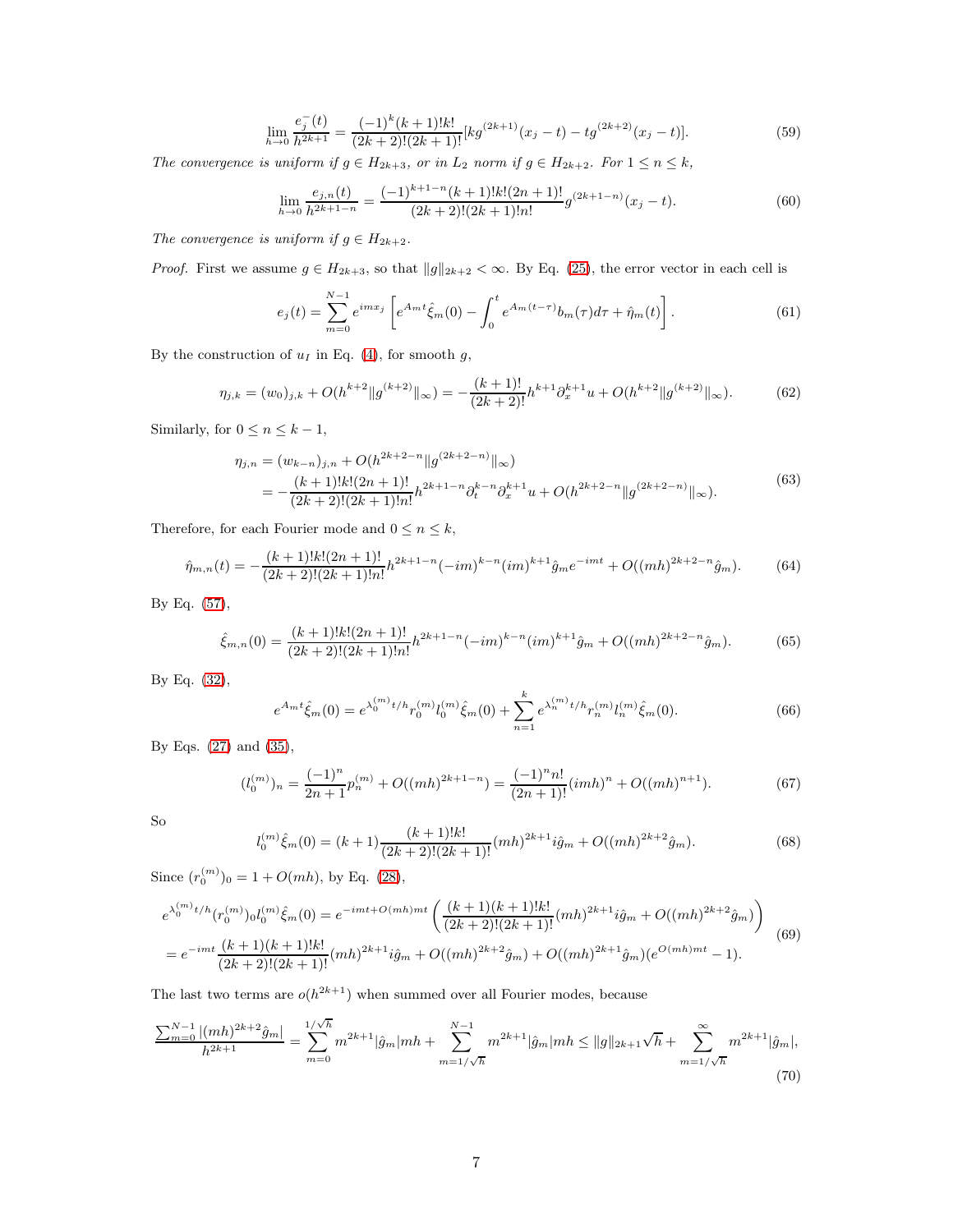which converges to 0 as  $h \to 0$  since  $||g||_{2k+1} < \infty$ , and as  $\Re \lambda_0 \leq 0$ ,

$$
\frac{\sum_{m=0}^{N-1} (mh)^{2k+1} |\hat{g}_m(e^{O(mh)mt} - 1)|}{h^{2k+1}} \lesssim \sum_{m=0}^{1/\sqrt[3]{h}} m^{2k+1} |\hat{g}_m|m^2ht + \sum_{m=1/\sqrt[3]{h}}^{N-1} m^{2k+1} |\hat{g}_m|
$$
\n
$$
\leq ||g||_{2k+1} \sqrt[3]{h} t + \sum_{m=1/\sqrt[3]{h}}^{\infty} m^{2k+1} |\hat{g}_m|,
$$
\n(71)

which also converges to 0 as  $h \to 0$ . For  $1 \le s \le k$ , since  $(r_0^{(m)})_s = O((mh)^s)$ ,

$$
\sum_{m=0}^{N-1} e^{\lambda_0^{(m)} t/h} (r_0^{(m)})_s l_0^{(m)} \hat{\xi}_m(0) = o(h^{2k+1}).
$$
\n(72)

Similar to Eq. [\(46\)](#page-5-1), for  $1 \le n \le k$  and  $0 \le s \le k$ , we have

$$
\frac{1}{h^{2k+1}} \left| \sum_{m=0}^{N-1} e^{\lambda_n^{(m)} t/h} (r_n^{(m)}) s l_n^{(m)} \hat{\xi}_m(0) \right| \lesssim \sum_{m=0}^{\epsilon/h} m^{k+1} h^{-k} |\hat{g}_m| e^{-\frac{\alpha t}{2h}} + \sum_{m=\epsilon/h}^{N-1} m^{k+1} h^{-k} |\hat{g}_m|
$$
\n
$$
\leq h^{-k} \|g\|_{k+1} e^{-\frac{\alpha t}{2h}} + \epsilon^{-k} \sum_{m=\epsilon/h}^{N-1} m^{2k+1} |\hat{g}_m|,
$$
\n(73)

which converges to 0 as  $h \to 0$ . Therefore

<span id="page-7-0"></span>
$$
\sum_{m=0}^{N-1} e^{imx_j} [e^{A_m t} \hat{\xi}_m(0)]_0 = \sum_{m=0}^{N-1} e^{im(x_j - t)} \frac{(k+1)(k+1)!k!}{(2k+2)!(2k+1)!} (mh)^{2k+1} i \hat{g}_m + o(h^{2k+1}),\tag{74}
$$

and  $\sum_{m=0}^{N-1} e^{imx_j} [e^{Amt} \hat{\xi}_m(0)]_s = o(h^{2k+1})$  for  $1 \le s \le k$ . For the integral in Eq. [\(61\)](#page-6-0), we have Eq. [\(43\)](#page-4-3). In particular, since for smooth  $g$ ,

$$
\frac{\mathrm{d}}{\mathrm{d}t}(w_k)_{j,k} = -\frac{(k+1)!k!}{(2k+2)!(2k+1)!}h^{2k+1}\partial_t^{k+1}\partial_x^{k+1}u + O(h^{2k+2}||g^{(2k+3)}||_{\infty}).\tag{75}
$$

we have

$$
(b_m)_0(\tau) = -\frac{(k+1)!k!}{(2k+2)!(2k+1)!}h^{2k+1}(-im)^{k+1}(im)^{k+1}\hat{g}_m e^{-im\tau} + O(m^{2k+3}h^{2k+2}\hat{g}_m). \tag{76}
$$

Then

$$
e^{\lambda_0^{(m)}(t-\tau)/h}(r_0^{(m)})0l_0^{(m)}b_m(\tau)
$$
  
=  $e^{-imt+O(mh)m(t-\tau)}\left(-\frac{(k+1)!k!}{(2k+2)!(2k+1)!}(mh)^{2k+1}m\hat{g}_m + O((mh)^{2k+2}m\hat{g}_m)\right)$   
=  $e^{-imt}\frac{-(k+1)!k!(mh)^{2k+1}}{(2k+2)!(2k+1)!}m\hat{g}_m + O((mh)^{2k+2}m\hat{g}_m) + O((mh)^{2k+1}m\hat{g}_m)(e^{O(mh)mt} - 1).$  (77)

Similarly, the last two terms are  $o(h^{2k+1})$  when summed over all Fourier modes because  $||g||_{2k+2} < \infty$ , and for  $1 \leq s \leq k$ ,

$$
\sum_{m=0}^{N-1} e^{\lambda_0^{(m)}(t-\tau)/h} (r_0^{(m)})_s l_0^{(m)} b_m(\tau) = o(h^{2k+1}).
$$
\n(78)

For  $1 \leq n \leq k$ ,

$$
\frac{1}{h^{2k+1}} \left| \sum_{m=0}^{N-1} e^{\lambda_n^{(m)}(t-\tau)/h} (r_n^{(m)})_0 l_n^{(m)} b_m(\tau) \right| \lesssim \sum_{m=0}^{N-1} m^{2k+3} h |\hat{g}_m|,
$$
\n(79)

which converges to 0 at  $h \to 0$ . Therefore

<span id="page-7-1"></span>
$$
-\sum_{m=0}^{N-1} e^{imx_j} \int_0^t [e^{A_m(t-\tau)} b_m(\tau)]_0 d\tau = \sum_{m=0}^{N-1} e^{im(x_j-t)} \frac{(k+1)!k!}{(2k+2)!(2k+1)!} (mh)^{2k+1} mt \hat{g}_m + o(h^{2k+1}). \tag{80}
$$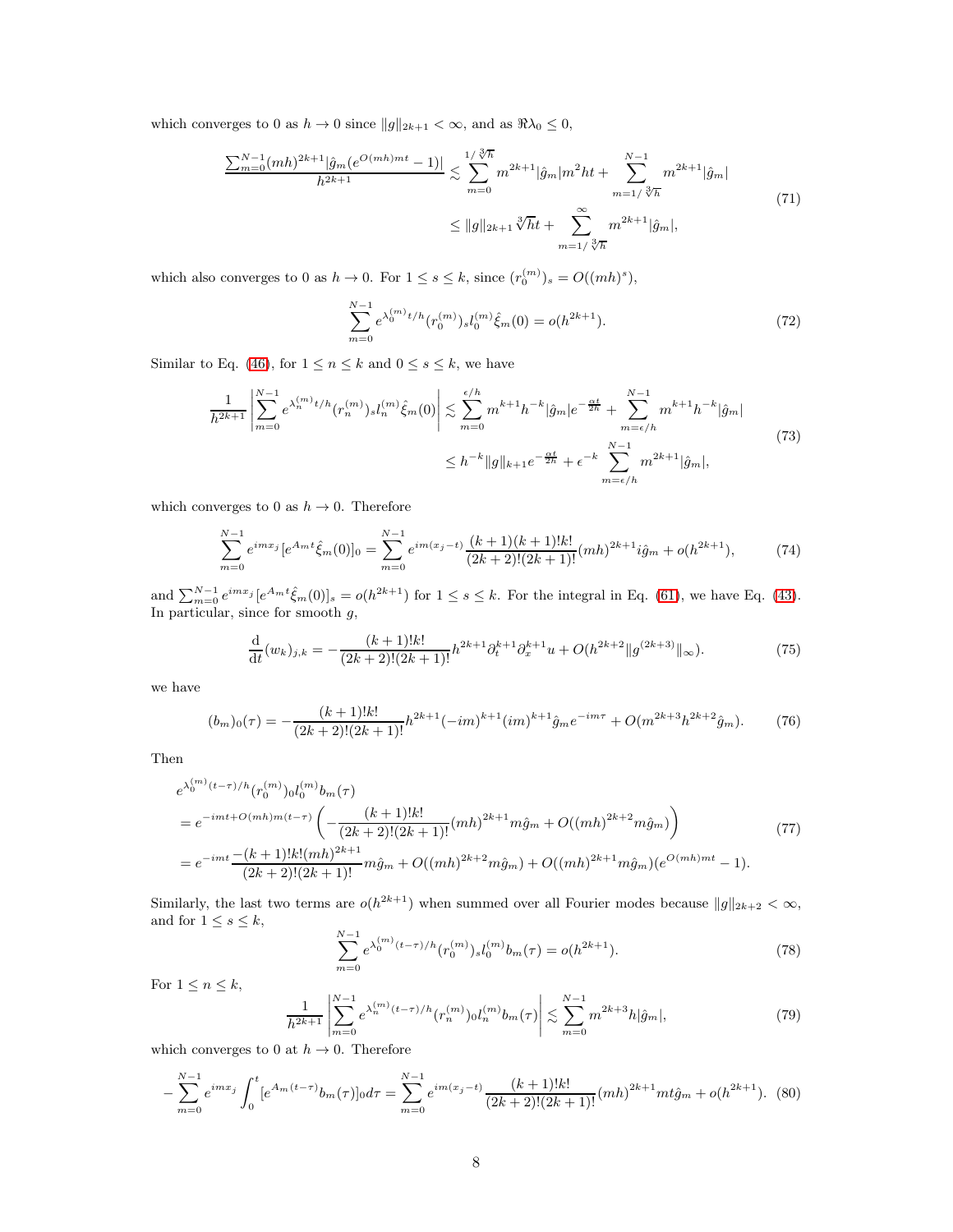For  $1 \leq s \leq k$ ,

$$
\begin{split}\n&\left| \sum_{m=0}^{N-1} e^{imx_j} \int_0^t \left[ e^{A_m(t-\tau)} b_m(\tau) \right]_s d\tau \right| \\
&= \left| \sum_{n=1}^k \sum_{m=0}^{N-1} e^{imx_j} \int_0^t e^{\lambda_n^{(m)}(t-\tau)/h} (r_n^{(m)})_s l_n^{(m)} b_m(\tau) d\tau + o(h^{2k+1}) \right| \\
&\lesssim \sum_{n=1}^k \left[ \sum_{m=0}^{\epsilon/h} \int_0^t e^{-\frac{\alpha(t-\tau)}{2h}} m^{2k+2} h^{2k+1} |\hat{g}_m| d\tau + \sum_{m=\epsilon/h}^{N-1} \int_0^t m^{2k+2} h^{2k+1} |\hat{g}_m| d\tau \right] + o(h^{2k+1}) \tag{81} \\
&\leq \sum_{n=1}^k h^{2k+1} \left[ \frac{2h}{\alpha} \sum_{m=0}^{N-1} m^{2k+2} |\hat{g}_m| + t \sum_{m=\epsilon/h}^{N-1} m^{2k+2} |\hat{g}_m| \right] + o(h^{2k+1}) \\
&= o(h^{2k+1}).\n\end{split}
$$

Lastly, by Eq.  $(64)$ ,

<span id="page-8-0"></span>
$$
\hat{\eta}_{m,0}(t) = -\frac{(k+1)!k!}{(2k+2)!(2k+1)!} (mh)^{2k+1} i \hat{g}_m e^{-imt} + O((mh)^{2k+2} \hat{g}_m). \tag{82}
$$

whose last term is  $o(h^{2k+1})$  when summed over all Fourier modes as  $||g||_{2k+1} < \infty$ . Substituting Eq. [\(74\)](#page-7-0), [\(80\)](#page-7-1) and [\(82\)](#page-8-0) into Eq. [\(61\)](#page-6-0), we obtain

$$
\lim_{h \to 0} \frac{e_{j,0}(t)}{h^{2k+1}} = \lim_{N \to \infty} \sum_{m=0}^{N-1} \frac{(k+1)!k!}{(2k+2)!(2k+1)!} [km^{2k+1}i + tm^{2k+2}] \hat{g}_m e^{im(x_j - t)} \n= \frac{(-1)^k (k+1)!k!}{(2k+2)!(2k+1)!} [kg^{(2k+1)}(x_j - t) - tg^{(2k+2)}(x_j - t)].
$$
\n(83)

For  $g \in H_{2k+3}$ , the Fourier series of  $g^{(2k+2)}$  converges absolutely and uniformly. For  $g \in H_{2k+2}$ , the Fourier series of  $g^{(2k+2)}$  converges in  $L_2$  norm, and the proof is still valid so long as we replace all  $||g||_s$ by  $||g||_{s,2}$ . To prove Eq. [\(59\)](#page-6-2), we notice that  $\eta_j^- = 0$ , so

$$
e_j^-(t) = \xi_j^-(t) = \sum_{n=0}^k \xi_{j,n}(t) = \xi_{j,0}(t) + o(h^{2k+1}).
$$
\n(84)

For  $g \in H_{2k+2}$ , we also have

$$
||g||_{2k+1} \lesssim ||g||_{2k+2,2} < \infty.
$$
\n(85)

Substituting Eq. [\(43\)](#page-4-3) into Eq. [\(61\)](#page-6-0) we get

$$
e_j(t) = O(h^{2k+1}||g||_{2k+1}) + o(h^{2k}||g||_{2k+1}) + \sum_{m=0}^{N-1} e^{imx_j} \hat{\eta}_m(t).
$$
\n(86)

Substituting in Eq. [\(64\)](#page-6-1) we obtain for  $1 \le n \le k$ ,

$$
\lim_{h \to 0} \frac{e_{j,n}(t)}{h^{2k+1-n}} = \lim_{N \to \infty} \sum_{m=0}^{N-1} \frac{(k+1)!k!(2n+1)!}{(2k+2)!(2k+1)!n!} i^{n-1} m^{2k+1-n} \hat{g}_m e^{im(x_j-t)} \n= \frac{(-1)^{k+1-n}(k+1)!k!(2n+1)!}{(2k+2)!(2k+1)!n!} g^{(2k+1-n)}(x_j-t),
$$
\n(87)

with uniform convergence.

#### 2.4 Direction computation of error

We can provide an alternative proof of Theorem [2.3](#page-5-2) by direct computation of the error. As shown in Eqs. [\(28\)](#page-3-12) and [\(34\)](#page-4-4), the physical mode of  $A_m$  is super close to the exact solution. Ref. [\[25\]](#page-19-12) proved that the  $R_{k,k+1}(\lambda_0^{(m)}) = \exp(imh)$ , where  $R_{k,k+1}(z)$  is the  $[k/k+1]$  Padé approximation of  $\exp(-z)$ . We will

 $\Box$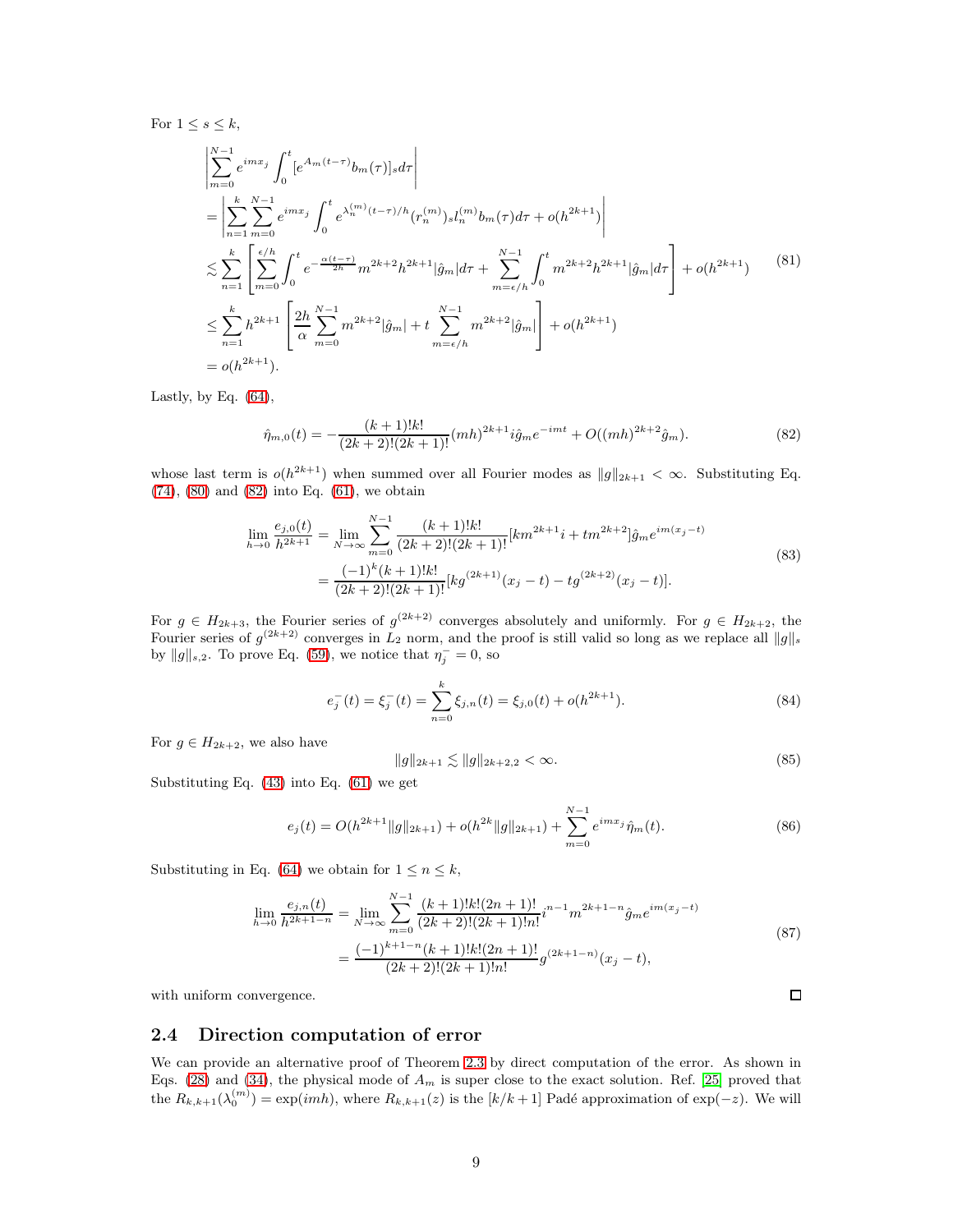prove a lemma on the closeness of the physical mode to the exact solution following Ref. [\[2\]](#page-18-1). Denote by  $\tilde{r}_0^{(m)}$  the eigenvector parallel to  $r_0^{(m)}$  but normalized at the downwind point,

<span id="page-9-0"></span>
$$
\sum_{n=0}^{k} (\tilde{r}_0^{(m)})_n = e^{\frac{imh}{2}}.
$$
\n(88)

<span id="page-9-5"></span>**Lemma 2.4.** The eigenvalue of the physical mode is superclose to  $-imh$ . More precisely,

<span id="page-9-7"></span>
$$
\lambda_0^{(m)} = -imh - \frac{(k+1)!k!}{(2k+2)!(2k+1)!} (mh)^{2k+2} + O((mh)^{2k+3}).\tag{89}
$$

The eigenvector normalized as in Eq. [\(88\)](#page-9-0) is superclose to the projection of  $e^{im(x-x_j)}$  onto  $P_k(\tau_j)$ . More precisely,

<span id="page-9-6"></span>
$$
\delta_n^{(m)} \equiv p_n^{(m)} - (\tilde{r}_0^{(m)})_n = (-1)^{k+1-n} \frac{(k+1)!k!(2n+1)!}{(2k+2)!(2k+1)!n!} (imh)^{2k+1-n} + O((mh)^{2k+2-n}) \tag{90}
$$

for  $0 \leq n \leq k$ .

Proof. Following Ref. [\[2\]](#page-18-1), for each Fourier mode, we can write the eigenvalue problem for Eq. [\(3\)](#page-2-0), scaled from  $x \in \tau_j$  to  $y = 2(x - x_j)/h \in [-1, 1]$ , as

<span id="page-9-1"></span>
$$
\lambda u + 2u_y = (-1)^{k+1}[[u]](R_{k+1}^-)'(y), \quad u \in P_k, \ u(1) = e^{\frac{imh}{2}}.
$$
\n
$$
(91)
$$

where  $[[u]] = u(-1) - u(1)e^{-imh}$ , and  $R_{k+1}(y) = \phi_{k+1}(y) - \phi_k(y)$  is the right Rado polynomial [\[26\]](#page-19-13) of degree  $k + 1$ . The solution u associated with the physical eigenvalue  $\lambda_0^{(m)}$  is  $\tilde{r}_0^{(m)}$ . Since  $u \in P_k$ ,

$$
u(y) = [[u]] \frac{(-1)^k}{2} \sum_{l=1}^{k+1} \frac{R_{k+1}^{-,(l)}(y)}{(-\frac{\lambda}{2})^l}.
$$
\n(92)

Substituting in  $y = 1$  and using the formula  $R_{k+1}^{-(k+1)} = \phi_{k+1}^{(k+1)} = (2k+1)!!$ , we get

<span id="page-9-2"></span>
$$
[[u]] = -\lambda^{k+1} \frac{k!}{(2k+1)!} + O(\lambda^{k+2}).
$$
\n(93)

Multiplying Eq. [\(91\)](#page-9-1) by  $e^{\lambda(y+1)/2}$  and integrating by parts repeatedly, we obtain

<span id="page-9-3"></span>
$$
u(y) = u(1)e^{-imh - \frac{\lambda}{2}(y+1)} + \frac{(-1)^{k+1}}{2}[[u]] \sum_{l=0}^{\infty} (-\frac{\lambda}{2})^l R_{k+1}^{-,(-l)}(y), \tag{94}
$$

where  $R_{k+1}^{-,0}(y) = R_{k+1}^{-}(y)$ , and for  $l \geq 0$ ,

$$
R_{k+1}^{-,(-l-1)}(y) = \int_{-1}^{y} R_{k+1}^{-,(-l)}(z) dz.
$$
 (95)

Using the formula

$$
\int_{-1}^{y} \phi_k(x)dx = \frac{\phi_{k+1}(y) - \phi_{k-1}(y)}{2k+1}, \quad k \ge 1,
$$
\n(96)

we have

$$
R_{k+1}^{-,(-l)} = \sum_{i=k-l}^{k+l+1} c_i^l \phi_i, \quad 0 \le l \le k,
$$
\n(97)

where  $c_i^l$  are constants. In particular,

<span id="page-9-4"></span>
$$
c_{k-l}^{l} = (-1)^{l+1} \frac{(2k - 2l + 1)!!}{(2k + 1)!!}.
$$
\n(98)

We also have  $R_{k+1}^{-,(-l)}(1) = 0$  for  $0 \le l \le k$ , and

$$
R_{k+1}^{-(k-1)}(1) = 2c_0^k = (-1)^{k+1} \frac{2}{(2k+1)!!}.
$$
\n(99)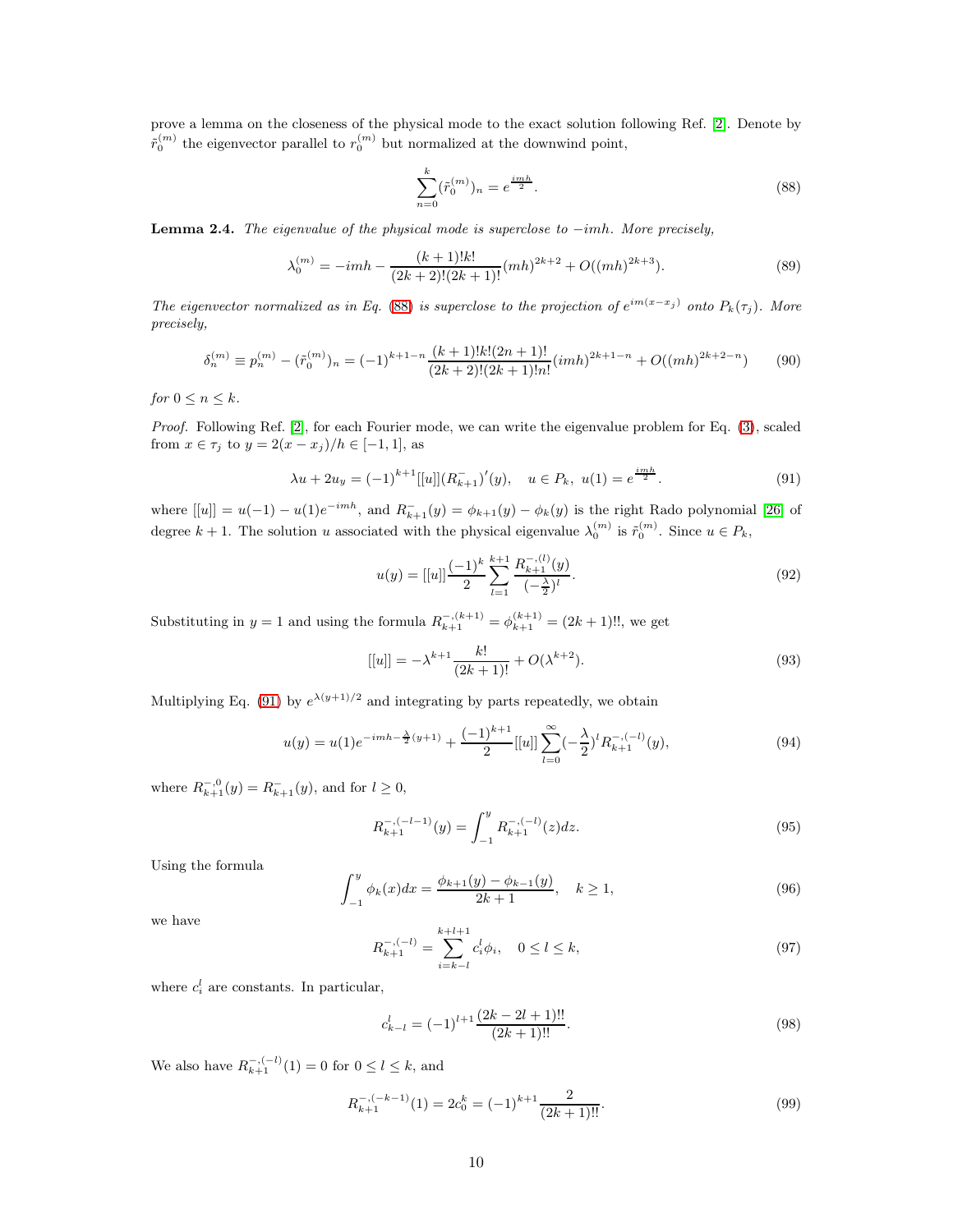Substituting in  $y = 1$  and using the formula above, we get

$$
u(1)(1 - e^{-imh - \lambda}) = \frac{(-1)^{k+1}}{2}[[u]] \left( (-\frac{\lambda}{2})^{k+1}(-1)^{k+1} \frac{2}{(2k+1)!!} + O(\lambda^{k+2}) \right). \tag{100}
$$

Substituting in Eq. [\(93\)](#page-9-2) we get

$$
\lambda + imh = -\frac{(k+1)!k!}{(2k+2)!(2k+1)!} (mh)^{2k+2} + O((mh)^{2k+3}). \tag{101}
$$

Substituting the equation above, Eq. [\(93\)](#page-9-2), and  $u(1) = e^{imh/2}$  into Eq. [\(94\)](#page-9-3), we get

$$
u(y) = u(1)e^{-imh + \frac{imh}{2}(y+1)} + \frac{(-1)^{k+1}}{2}[[u]] \sum_{l=0}^{k} (-\frac{\lambda}{2})^{l} R_{k+1}^{-(l-1)}(y) + O((mh)^{2k+2})
$$
  

$$
= e^{im(x-x_j)} + \frac{(-1)^k}{2} (-imh)^{k+1} \frac{k!}{(2k+1)!} \sum_{l=0}^{k} (-\frac{\lambda}{2})^{l} R_{k+1}^{-(l-1)}(y) + O((mh)^{2k+2})
$$
(102)

By Eq. [\(98\)](#page-9-4) we see that for  $0 \le n \le k$ ,

$$
u_n = p_n^{(m)} + (-1)^{k-n} \frac{(k+1)!k!(2n+1)!}{(2k+2)!(2k+1)!n!} (imh)^{2k+1-n} + O((mh)^{2k+2-n}).
$$
\n
$$
\Box
$$

Next we prove Theorem [2.3](#page-5-2) using Lemma [2.4.](#page-9-5) If the initial error in  $u_h(x, 0)$  is given by Eq. [\(57\)](#page-5-0),

<span id="page-10-1"></span>
$$
e_j(t) = \sum_{m=0}^{N-1} e^{imx_j} (e^{-imt} p^{(m)} - e^{A_m t} p^{(m)}) \hat{g}_m + O((mh)^{2k+2-n} \hat{g}_m)
$$
  
= 
$$
\sum_{m=0}^{N-1} e^{imx_j} \left[ (e^{-imt} - e^{\lambda_0^{(m)}t}) \tilde{r}_0^{(m)} - e^{A_m t} \delta^{(m)} + e^{-imt} \delta^{(m)} \right] \hat{g}_m + O((mh)^{2k+2-n} \hat{g}_m).
$$
 (104)

Comparing Eqs. [\(65\)](#page-6-3) and [\(90\)](#page-9-6), we see

$$
-\delta_n^{(m)}\hat{g}_m = \hat{\xi}_{m,n}(0) + O((mh)^{2k+2-n}\hat{g}_m). \tag{105}
$$

Comparing Eqs. [\(64\)](#page-6-1) and [\(90\)](#page-9-6), we see

na ka

$$
e^{-imt} \delta^{(m)} \hat{g}_m = \hat{\eta}_m(t) + O((mh)^{2k+2-n} \hat{g}_m). \tag{106}
$$

Lastly, by Eq.  $(89)$ ,

<span id="page-10-0"></span>
$$
\sum_{m=0}^{N-1} e^{imx_j} (e^{-imt} - e^{\lambda_0^{(m)}t}) \tilde{r}_0^{(m)} \hat{g}_m
$$
\n
$$
= \sum_{m=0}^{N-1} e^{im(x_j - t)} \tilde{r}_0^{(m)} \left[ \frac{(k+1)!k!}{(2k+2)!(2k+1)!} (mh)^{2k+1} mt + O((mh)^{2k+2} mt) \right] \hat{g}_m.
$$
\n(107)

Comparing Eqs. [\(80\)](#page-7-1) and [\(107\)](#page-10-0), we conclude that Eq. [\(104\)](#page-10-1) has the same limits as given in Theorem [2.3.](#page-5-2) We can see that  $\tilde{r}_0^{(m)}$  acts as the special projection  $u_I$  for each Fourier mode. In the decomposition,

$$
p^{(m)} = \tilde{c}_0 \tilde{r}_0^{(m)} + \sum_{n=1}^{k} c_n r_n^{(m)},
$$
\n(108)

by Eq. [\(68\)](#page-6-4), we have  $c_n = O((mh)^{k+1})$  for  $1 \le n \le k$ , and

$$
\tilde{c}_0 = 1 - i(k+1) \frac{(k+1)!k!}{(2k+2)!(2k+1)!} (mh)^{2k+1} + O((mh)^{2k+2}).\tag{109}
$$

It is interesting that if  $\tilde{r}_0^{(m)}$  is replaced by  $r_0^{(m)}$  in the decomposition,

<span id="page-10-2"></span>
$$
p^{(m)} = c_0 r_0^{(m)} + \sum_{n=1}^{k} c_n r_n^{(m)},
$$
\n(110)

then  $c_0 = 1 + O((mh)^{2k+2})$ , due to the following lemma.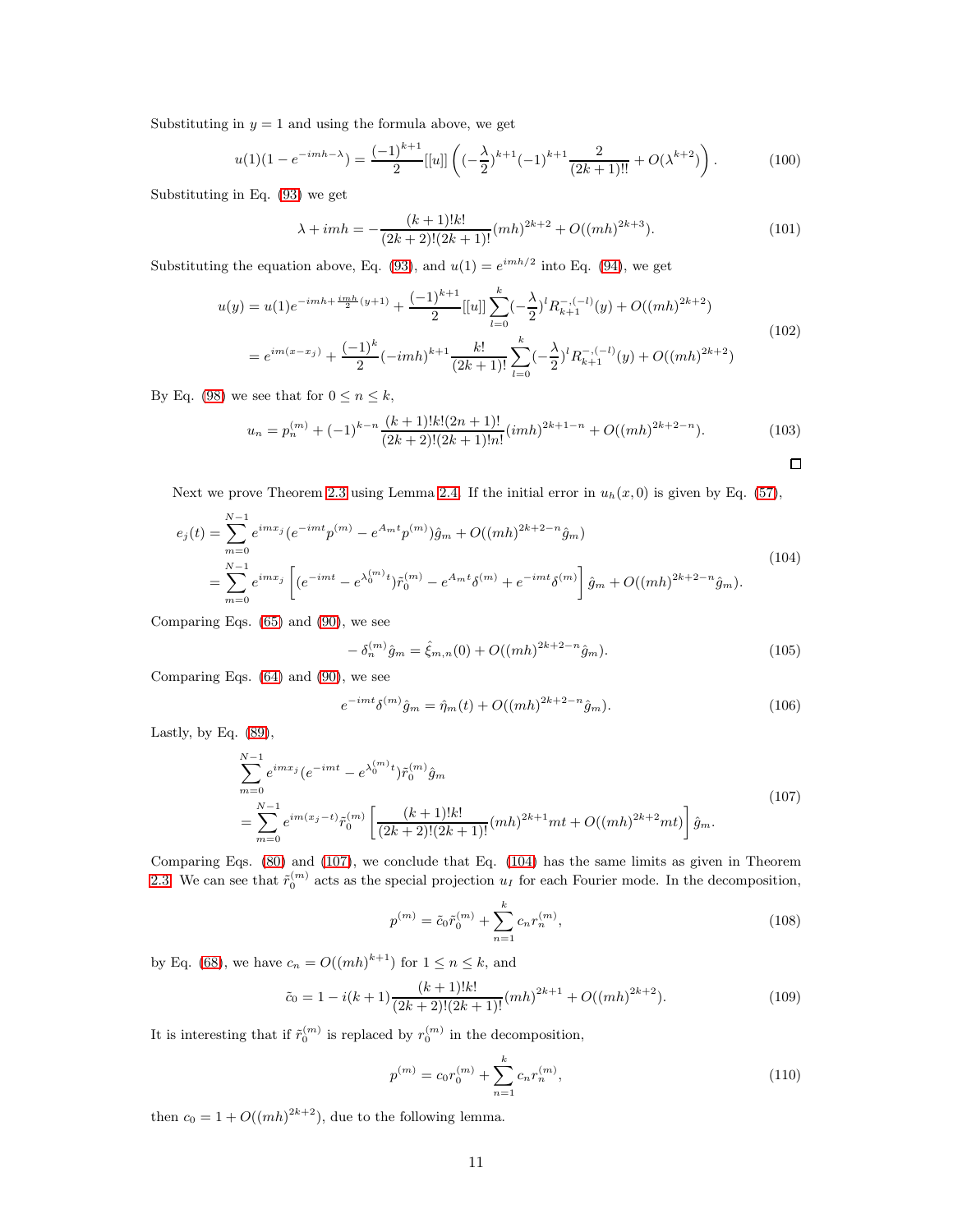<span id="page-11-1"></span>**Lemma 2.5.** The eigenvectors  $r_0^{(m)}$  and  $\tilde{r}_0^{(m)}$  are related by

$$
\tilde{r}_0^{(m)} = r_0^{(m)} \left( 1 + i(k+1) \frac{(k+1)!k!}{(2k+2)!(2k+1)!} (mh)^{2k+1} + O((mh)^{2k+2}) \right). \tag{111}
$$

Proof. Let

$$
v = \tilde{r}_0^{(m)} \left( 1 - i(k+1) \frac{(k+1)!k!}{(2k+2)!(2k+1)!} (mh)^{2k+1} \right). \tag{112}
$$

By Eq. [\(90\)](#page-9-6),

$$
p_n^{(m)} - v_n = \delta_n^{(m)} = (-1)^{k+1-n} \frac{(k+1)!k!(2n+1)!}{(2k+2)!(2k+1)!n!} (imh)^{2k+1-n} + O((mh)^{2k+2-n}) \tag{113}
$$

for  $1 \leq n \leq k$ , and

$$
p_0^{(m)} - v_0 = ik \frac{(k+1)!k!}{(2k+2)!(2k+1)!} (mh)^{2k+1} + O((mh)^{2k+2}).
$$
\n(114)

Since  $p_n^{(m)}$  is real for even n and imaginary for odd n,

$$
\sum_{n=0}^{k} \frac{(-1)^n (p_n^{(m)})^2}{2n+1} = \sum_{n=0}^{k} \frac{|p_n^{(m)}|^2}{2n+1} = 1 - \sum_{n=k+1}^{\infty} \frac{|p_n^{(m)}|^2}{2n+1} = 1 + O((mh)^{2k+2}).
$$
\n(115)

Using Eq. [\(35\)](#page-4-2), we obtain

$$
\sum_{n=0}^{k} \frac{(-1)^n v_n^2}{2n+1} = v_0^2 + \sum_{n=1}^{k} \frac{(-1)^n (p_n^{(m)} - \delta_n^{(m)})^2}{2n+1}
$$
\n
$$
= \sum_{n=0}^{k} \frac{(-1)^n (p_n^{(m)})^2}{2n+1} - 2 \left( p_0^{(m)} (p_0^{(m)} - v_0) + \sum_{n=1}^{k} (-1)^n p_n^{(m)} \delta_n^{(m)} \right) + O((mh)^{2k+2}) \tag{116}
$$
\n
$$
= 1 + O((mh)^{2k+2}). \tag{117}
$$

By Eq.  $(27)$ ,  $r_0^{(m)}$  satisfies

$$
\sum_{n=0}^{k} \frac{(-1)^n (r_0^{(m)})_n^2}{2n+1} = 1.
$$
\n(117)

Therefore  $||v - r_0^{(m)}|| = O((mh)^{2k+2}).$ 

$$
\Box
$$

 $\Box$ 

## 2.5 Initialization by special projections

For  $k = 1$ , as indicated by in Theorem [2.1,](#page-3-10) the error in cell average is of order 3 for any  $t \in [0, T]$ , if  $u_h$ is initialized as the  $L_2$  projection of  $u(x, 0)$  onto  $V_h$ . For  $k \geq 2$ , the error in cell average if of order  $k + 2$ for small t. However, for any interval  $[T_0, T]$  with  $T_0 > 0$ , the error in cell average for  $t \in [T_0, T]$  is of order  $2k + 1$  for sufficiently small h.

**Corollary 2.6.** Suppose  $k \geq 2$ . For an interval  $[T_0, T]$  with  $T_0 > 0$ , if

<span id="page-11-0"></span>
$$
h \ln \frac{1}{h} \le \frac{\alpha T_0}{2(k-1)},\tag{118}
$$

then for any  $t \in [T_0, T]$ ,

$$
||e_{\cdot,0}(t)||_{L_2} \lesssim h^{2k+1} (||g^{(2k+1)}||_{L_2} + ||g^{(2k+2)}||_{L_2}t)
$$
\n(119)

if  $g \in H_{2k+2}$ , and

$$
||e_{\cdot,0}(t)||_{\infty} \lesssim h^{2k+1}(||g||_{2k+1} + ||g||_{2k+2}t)
$$
\n(120)

if  $g \in H_{2k+3}$ .

*Proof.* For any  $t \in [T_0, T]$ , Eq. [\(118\)](#page-11-0) implies that

$$
e^{-\frac{\alpha t}{2h}} \le e^{-\frac{\alpha T_0}{2h}} \le h^{k-1}.\tag{121}
$$

Then the conclusion follows from Theorem [2.1](#page-3-10) and [2.2.](#page-5-3)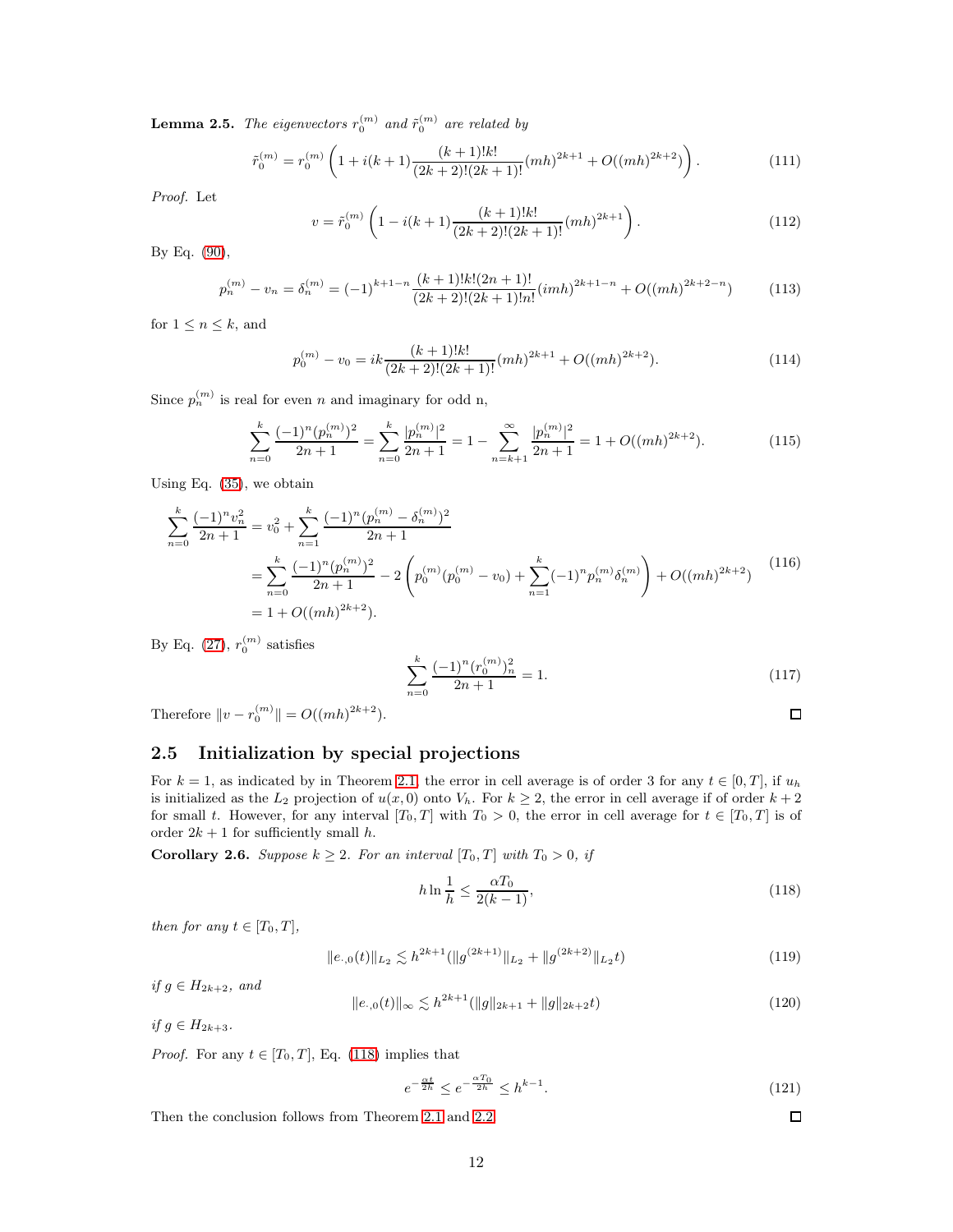Another way to decrease the exponentially decaying term in the error bound, as shown in Ref. [\[1\]](#page-18-0), is by initializing  $u_h$  to be

<span id="page-12-2"></span>
$$
u_I^l = P_h^- u - \sum_{i=1}^l w_i, \quad 0 \le l \le k. \tag{122}
$$

<span id="page-12-1"></span>**Theorem 2.7.** Suppose  $g \in H_{2k+3}$ , so that  $||g||_{2k+2} < \infty$ . Let  $u_h$  be the solution to Eq. [\(3\)](#page-2-0) with

<span id="page-12-0"></span>
$$
u_h(x,0) = u_I^l(x,0),
$$
\n(123)

for some  $0 \leq l \leq k$ . There exists an  $\alpha > 0$ , such that for any  $t \in [0, T]$ ,

$$
\|\xi(\cdot,t)\|_{\infty} \lesssim h^{2k+1}(\|g\|_{2k+1} + \|g\|_{2k+2}t) + h^{k+l+2} \|g\|_{k+l+2} e^{-\frac{\alpha t}{2h}}.
$$
 (124)

$$
\|\xi_{\cdot,0}(t)\|_{\infty} \lesssim h^{2k+1}(\|g\|_{2k+1} + \|g\|_{2k+2}t) + h^{k+l+3}\|g\|_{k+l+3}e^{-\frac{\alpha t}{2h}}.\tag{125}
$$

Consequently,

$$
||e_{\cdot,0}(t)||_{\infty} \lesssim h^{2k+1} (||g||_{2k+1} + ||g||_{2k+2}t) + h^{k+l+3} ||g||_{k+l+3} e^{-\frac{\alpha t}{2h}},\tag{126}
$$

$$
||e^{-}(t)||_{\infty} \lesssim h^{2k+1}(||g||_{2k+1} + ||g||_{2k+2}t) + h^{k+l+2}||g||_{k+l+2}e^{-\frac{\alpha t}{2h}},
$$
\n(127)

and for  $1 \leq n \leq k$ ,

$$
||e_{\cdot,n}(t)||_{\infty} \lesssim h^{2k+1-n}||g||_{2k+1-n} + h^{k+l+2}||g||_{k+l+2}e^{-\frac{\alpha t}{2h}}.
$$
\n(128)

Moreover, for any  $t > 0$ ,

$$
\lim_{h \to 0} \frac{e_{j,0}(t)}{h^{2k+1}} = \frac{(-1)^k (k+1)! k!}{(2k+2)! (2k+1)!} [(k-l-1)g^{(2k+1)}(x_j-t) - tg^{(2k+2)}(x_j-t)],\tag{129}
$$

with uniform convergence, and Eq. [\(60\)](#page-6-5) still holds for  $1 \le n \le k$ .

*Proof.* Eq. [\(123\)](#page-12-0) implies that  $\hat{\xi}_{m,n}(0)$  is the same as given in Eq. [\(65\)](#page-6-3) for  $0 \le n \le k - l - 1$ , while

$$
\hat{\xi}_{m,n}(0) = O((mh)^{k+l+2}\hat{g}_m), \quad k - l \le n \le k. \tag{130}
$$

Therefore

$$
l_0^{(m)}\hat{\xi}_m(0) = (k-l)\frac{(k+1)!k!}{(2k+2)!(2k+1)!}(mh)^{2k+1}i\hat{g}_m + O((mh)^{2k+2}\hat{g}_m),\tag{131}
$$

and for  $1 \leq n \leq k$ ,

$$
l_n^{(m)}\hat{\xi}_m(0) = O(mh)^{k+l+2}\hat{g}_m).
$$
\n(132)

 $\Box$ 

The rest of the proof is the same as those for Theorem [2.1](#page-3-10) and [2.3.](#page-5-2)

Same result in  $L_2$  norm of the errors can be obtained for  $g \in H_{2k+2}$ . By Theorem [2.7,](#page-12-1) the optimal order of  $2k+1$  for error in cell average and  $2k+1-n$  in  $e_{j,n}$  can be achieved with the initial discretization,

$$
u_h(x,0) = P_h^- u(x,0) - \sum_{i=1}^{k-2} w_i(x,0).
$$
 (133)

In particular, for  $k = 2$ , we can set  $u_h(x, 0) = P_h^- u(x, 0)$  to achieve the optimal order of 5 in cell average for all t. Since the Gauss-Radau projection does not involve time derivative, it is easier to implement than  $u_I^l$  with  $l > 0$ . For  $k = 1$ , to achieve optimal superconvergence of order 3 for all t, we only need to initialize  $u_h$  as the  $L_2$  projection of  $u(x, 0)$ , which is even simpler since it is independent of the direction of the flow.

# 3 Vector equations

In this section we study the solution to vector linear advection equations,

$$
u_t + Au_x = 0, \quad (x, t) \in [0, 2\pi] \times [0, T].
$$
  

$$
u(x, 0) = g(x), \quad u(0, t) = u(2\pi, t).
$$

In the equation,  $u$  is a vector, and  $A$  is a diagonalizable matrix. If the equation is solved by DG with upwinding flux, it is equivalent to diagonalizing the equation and solving the scalar equation for each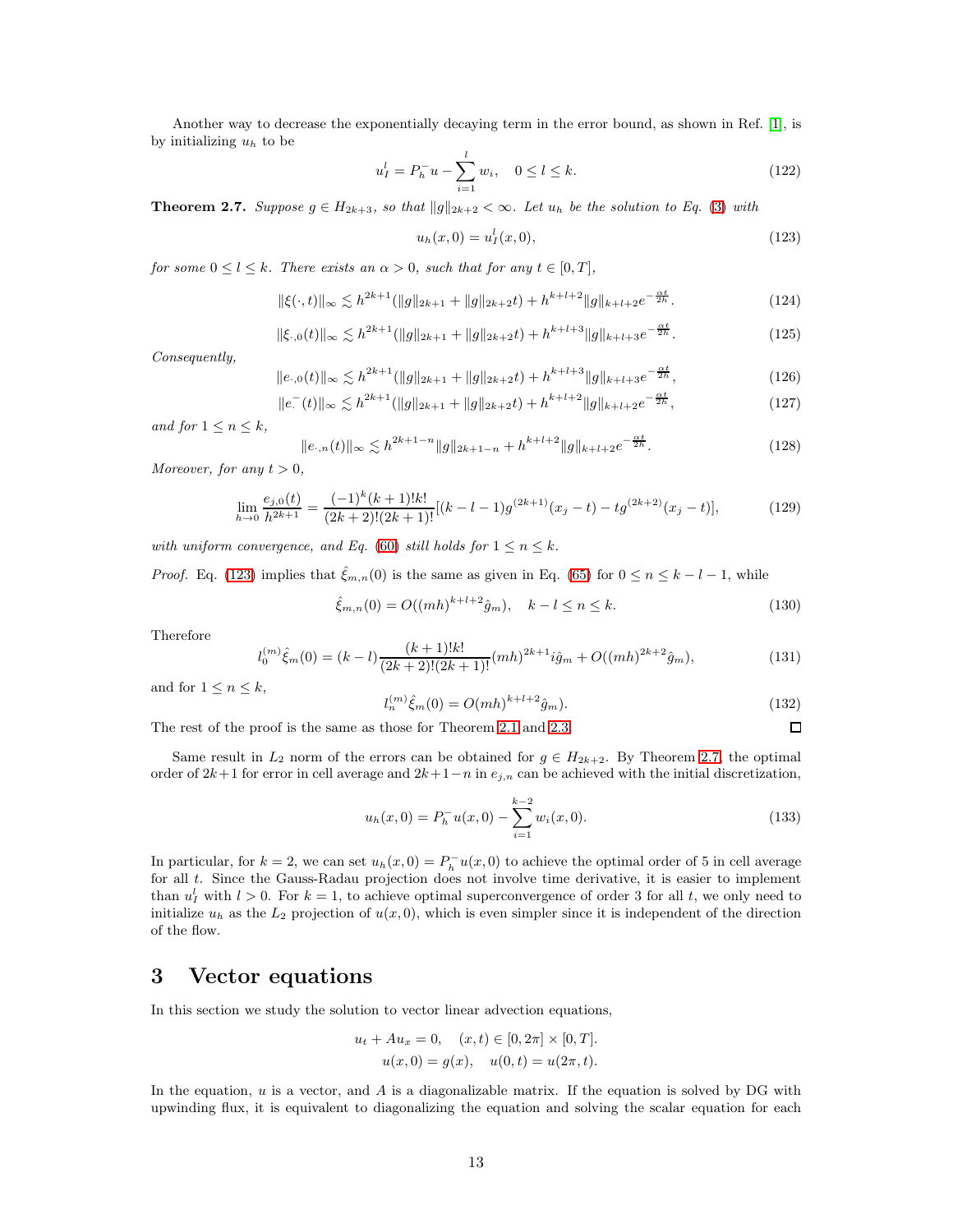eigenmode. To avoid diagonalization, we use the Lax-Friedrichs flux on the cell boundary for the DG method,

$$
F^*(u^-, u^+) = \frac{f(u^-) + f(u^+)}{2} - M\frac{u^+ - u^-}{2},\tag{134}
$$

where  $M > 0$ . For error analysis, it is equivalent to writing  $u_h$  as the sum of eigenmodes, each of which satisfying the following equation,

<span id="page-13-0"></span>
$$
((u_h)_t, v) = a(u_h, v_x) + \sum_{j=1}^{N} ([v]F^*(u_h^-, u_h^+)|_{j+\frac{1}{2}}, \quad \forall v \in V_h,
$$
\n(135)

where a is the speed of the eigenmode. For  $M \neq [a]$ ,  $F^*$  is not the upwinding flux, and the error analysis in the last section has to be modified. In the following theorem, we show that for nonzero a, the superconvergence still holds with the same order. Without loss of generality, we set  $a = 1$  in Eq. [\(135\)](#page-13-0), and we study the difference between  $u_h$  and the exact solution of Eq. [\(1\)](#page-1-0).

**Theorem 3.1.** Suppose  $g \in H_{2k+3}$ . Let  $u_h$  be the solution to Eq. [\(135\)](#page-13-0) with initial error

$$
\hat{e}_{m,n}(0) = O((mh)^{2k+2-n}\hat{g}_m), \quad 0 \le n \le k. \tag{136}
$$

There exists an  $\alpha_M > 0$ , such that for any  $t \in [0, T]$ ,

$$
||e_{\cdot,0}(t)||_{\infty} \lesssim h^{2k+1} (||g||_{2k+1} + ||g||_{2k+2}t) + h^{k+2} ||g||_{k+2} e^{-\frac{\alpha_M t}{2h}}, \tag{137}
$$

and for  $1 \leq n \leq k$ ,

$$
||e_{\cdot,n}(t)||_{\infty} \lesssim h^{2k+1-n} ||g||_{2k+1-n} + h^{k+1} ||g||_{k+1} e^{-\frac{\alpha_M t}{2h}}.
$$
\n(138)

For any  $t > 0$ ,

$$
\lim_{h \to 0} \frac{e_{j,0}(t)}{h^{2k+1}} = \chi_M \frac{(-1)^k (k+1)! k!}{(2k+2)! (2k+1)!} [kg^{(2k+1)}(x_j - t) - tg^{(2k+2)}(x_j - t)],\tag{139}
$$

and for  $1 \leq n \leq k$ ,

$$
\lim_{h \to 0} \frac{e_{j,n}(t)}{h^{2k+1-n}} = \chi_M \frac{(-1)^{k+1-n}(k+1)!k!(2n+1)!}{(2k+2)!(2k+1)!n!} g^{(2k+1-n)}(x_j - t),\tag{140}
$$

where  $\chi_M = M$  for even k, and  $\chi_M = 1/M$  for odd k. The convergence is uniform.

*Proof.* The proof is similar to that of Lemma [2.4.](#page-9-5) For each Fourier mode and  $v \in V_h(\tau_j)$ , Eq. [\(135\)](#page-13-0) becomes

$$
((u_h)_t + (u_h)_x, v) = (u_L - u_R e^{-imh}) \left( \frac{M-1}{2} v_R e^{imh} - \frac{M+1}{2} v_L \right), \tag{141}
$$

where L and R represents the left and right end points of  $\tau_j$ . Let  $(u_h)_t = (\lambda/h)u_h$ , we can decompose  $u_h$  into  $k + 1$  eigenmodes. Scaled from  $x \in \tau_j$  to  $y = 2(x - x_j)/h \in [-1, 1]$ , the eigenfunction satisfies

<span id="page-13-1"></span>
$$
\lambda u + 2u_y = (-1)^{k+1}[[u]](R_{k+1}^M)'(y), \quad u \in P_k.
$$
\n(142)

where  $[[u]] = u(-1) - u(1)e^{-imh}$ , and

$$
R_{k+1}^{M}(y) = \begin{cases} a_{M}\phi_{k+1}(y) - b_{M}\phi_{k}(y), & k \text{ even} \\ b_{M}\phi_{k+1}(y) - a_{M}\phi_{k}(y), & k \text{ odd} \end{cases},
$$
\n(143)

in which

$$
a_M = e^{\frac{imh}{2}} \left( \cos \frac{mh}{2} - iM \sin \frac{mh}{2} \right), \quad b_M = e^{\frac{imh}{2}} \left( M \cos \frac{mh}{2} - i \sin \frac{mh}{2} \right). \tag{144}
$$

Notice that  $a_M + b_M = M + 1$ , and  $a_M - b_M = (1 - M)e^{imh}$ . We seek the physical eigenvalue and eigenfunction. Since  $u \in P_k$ ,

$$
u(y) = [[u]] \frac{(-1)^k}{2} \sum_{l=1}^{k+1} \frac{R_{k+1}^{M,(l)}(y)}{(-\frac{\lambda}{2})^l}.
$$
 (145)

Substituting in  $y = 1$  and using the formula  $\phi_{k+1}^{(k+1)} = (2k+1)!!$ , we get for even k,

$$
[[u]] = -\lambda^{k+1} \frac{k!}{(2k+1)!} \frac{u(1)}{a_M} + O(\lambda^{k+2}) = -\lambda^{k+1} \frac{k!}{(2k+1)!} + O(\lambda^{k+2}),\tag{146}
$$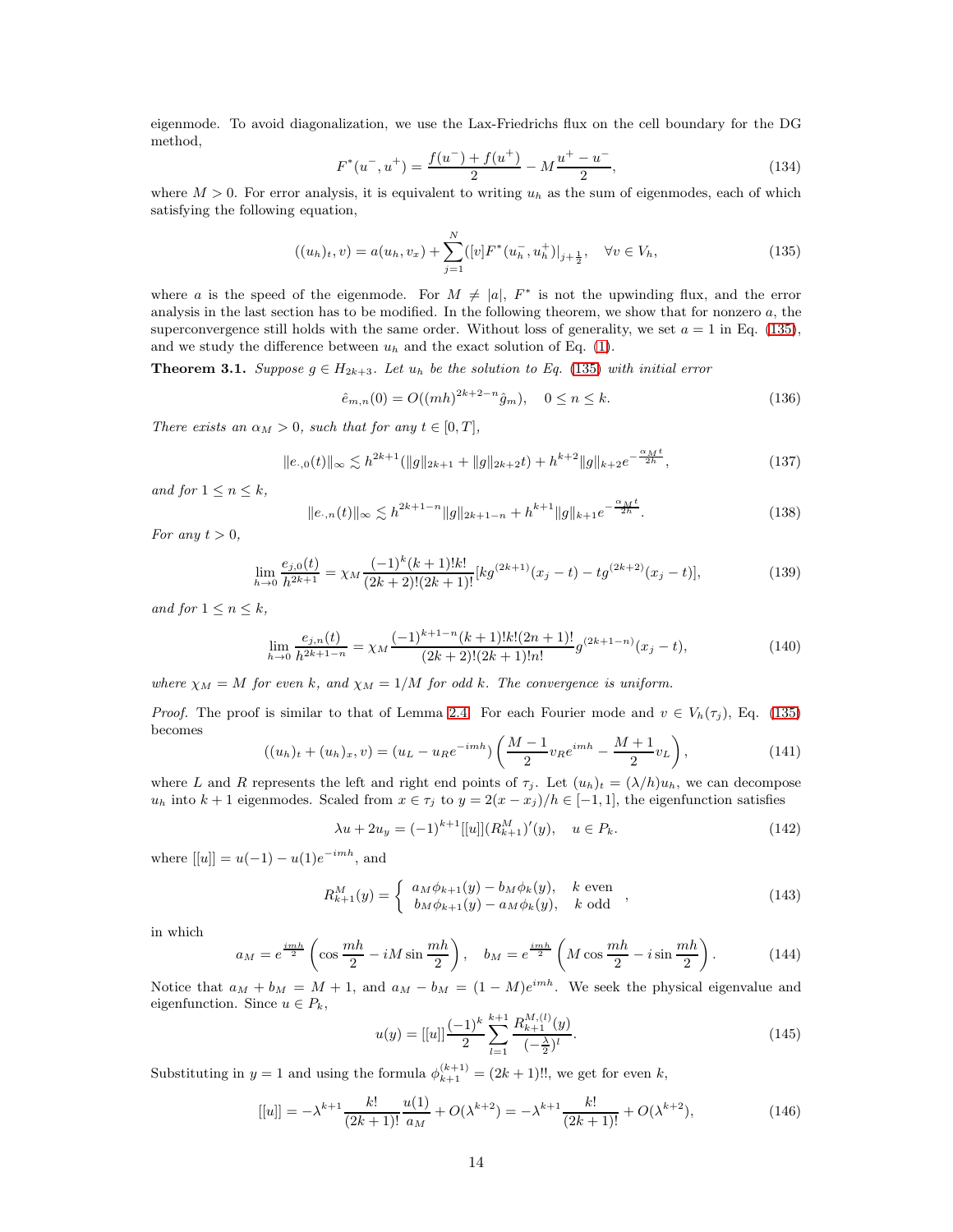and for odd  $k$ ,

$$
[[u]] = -\lambda^{k+1} \frac{k!}{(2k+1)!} \frac{u(1)}{b_M} + O(\lambda^{k+2}) = -\lambda^{k+1} \frac{k!}{(2k+1)!} \frac{1}{M} + O(\lambda^{k+2}).
$$
 (147)

Multiplying Eq. [\(142\)](#page-13-1) by  $e^{\lambda(y+1)/2}$  and integrating by parts repeatedly, we obtain

$$
u(y) = \left(u(1) - \frac{M-1}{2}[[u]]e^{imh}\right)e^{-imh-\frac{\lambda}{2}(y+1)} + \frac{(-1)^{k+1}}{2}[[u]]\sum_{l=0}^{\infty}(-\frac{\lambda}{2})^l R_{k+1}^{M,(-l)}(y),\tag{148}
$$

where  $R_{k+1}^{M,0}(y) = R_{k+1}^{M}(y)$ , and for  $l \geq 0$ ,

$$
R_{k+1}^{M, (-l-1)}(y) = \int_{-1}^{y} R_{k+1}^{M, (-l)}(z) dz.
$$
 (149)

Similar to the proof of Lemma [2.4,](#page-9-5) we have

$$
R_{k+1}^{M,(-l)} = \sum_{i=k-l}^{k+l+1} c_i^l \phi_i, \quad 0 \le l \le k,
$$
\n(150)

where

$$
c_{k-l}^{l} = \begin{cases} (-1)^{l+1} \frac{(2k-2l+1)!!}{(2k+1)!!} b_M, & k \text{ even} \\ (-1)^{l+1} \frac{(2k-2l+1)!!}{(2k+1)!!} a_M, & k \text{ odd} \end{cases} (151)
$$

At  $y=1$ ,

$$
R_{k+1}^{M,(-l)}(1) = \begin{cases} (-1)^k (1-M)e^{imh}, & l=0\\ 0, & 1 \le l \le k\\ 2c_0^k, & l=k+1 \end{cases}
$$
 (152)

so  

$$
\left(u(1) - \frac{M-1}{2}[[u]]e^{imh}\right)(1 - e^{-imh-\lambda}) = \frac{(-1)^{k+1}}{2}[[u]]\left((-\frac{\lambda}{2})^{k+1}2c_0^k + O(\lambda^{k+2})\right).
$$
(153)

Substituting in  $[[u]]$ , we get

$$
\lambda + imh = -\chi_M \frac{(k+1)!k!}{(2k+2)!(2k+1)!} (mh)^{2k+2} + O((mh)^{2k+3}), \tag{154}
$$

where  $\chi_M = M$  for even k, and  $\chi_M = 1/M$  for odd k. Normalizing u by

<span id="page-14-1"></span>
$$
u(1) - \frac{M-1}{2}[[u]]e^{imh} = e^{\frac{imh}{2}}, \qquad (155)
$$

we get

$$
u(y) = e^{im(x-x_j)} + \frac{(-1)^{k+1}}{2}[[u]] \sum_{l=0}^{k} (-\frac{\lambda}{2})^l R_{k+1}^{M, (-l)}(y) + O((mh)^{2k+2}), \tag{156}
$$

and so

$$
u_n = p_n^{(m)} + (-1)^{k-n} \chi_M \frac{(k+1)!k!(2n+1)!}{(2k+2)!(2k+1)!n!} (imh)^{2k+1-n} + O((mh)^{2k+2-n}),\tag{157}
$$

where  $p_n^{(m)}$  is the projection of  $e^{im(x-x_j)}$  onto  $\phi_n(\tau_j)$ . The rest of the proof is similar to the argument following the proof of Lemma [2.4.](#page-9-5) We only need to point out that the nonphysical eigenvalues have negative real parts, because Eq. [\(135\)](#page-13-0) can be written as

<span id="page-14-0"></span>
$$
(u_t + u_x, v) = -\sum_{j=1}^{N} \left( [u] \left( \frac{v^+ + v^-}{2} + \frac{M}{2} [v] \right) \right) \Big|_{j+\frac{1}{2}}, \quad \forall v \in V_h.
$$
 (158)

It gives the energy estimate,

$$
\frac{\mathrm{d}}{\mathrm{d}t}(u,\bar{u}) = -M \sum_{j=1}^{N} |[u]_{j+\frac{1}{2}}|^2 \le 0. \tag{159}
$$

Since  $M > 0$ ,  $\Re \lambda_n^{(m)} \leq 0$ . The equality holds only if  $[u] = 0$ , but then  $u_t + u_x = 0$  by Eq. [\(158\)](#page-14-0). Since the eigenfunction u is a polynomial, it must be a constant, and  $\lambda = 0$ , which is the physical eigenvalue for  $m = 0$ . Therefore nonphysical eigenvalues have negative real parts. We can let  $\alpha_M =$  $\min_{1 \leq n \leq k} \Re(\lambda_n^{(0)})$ .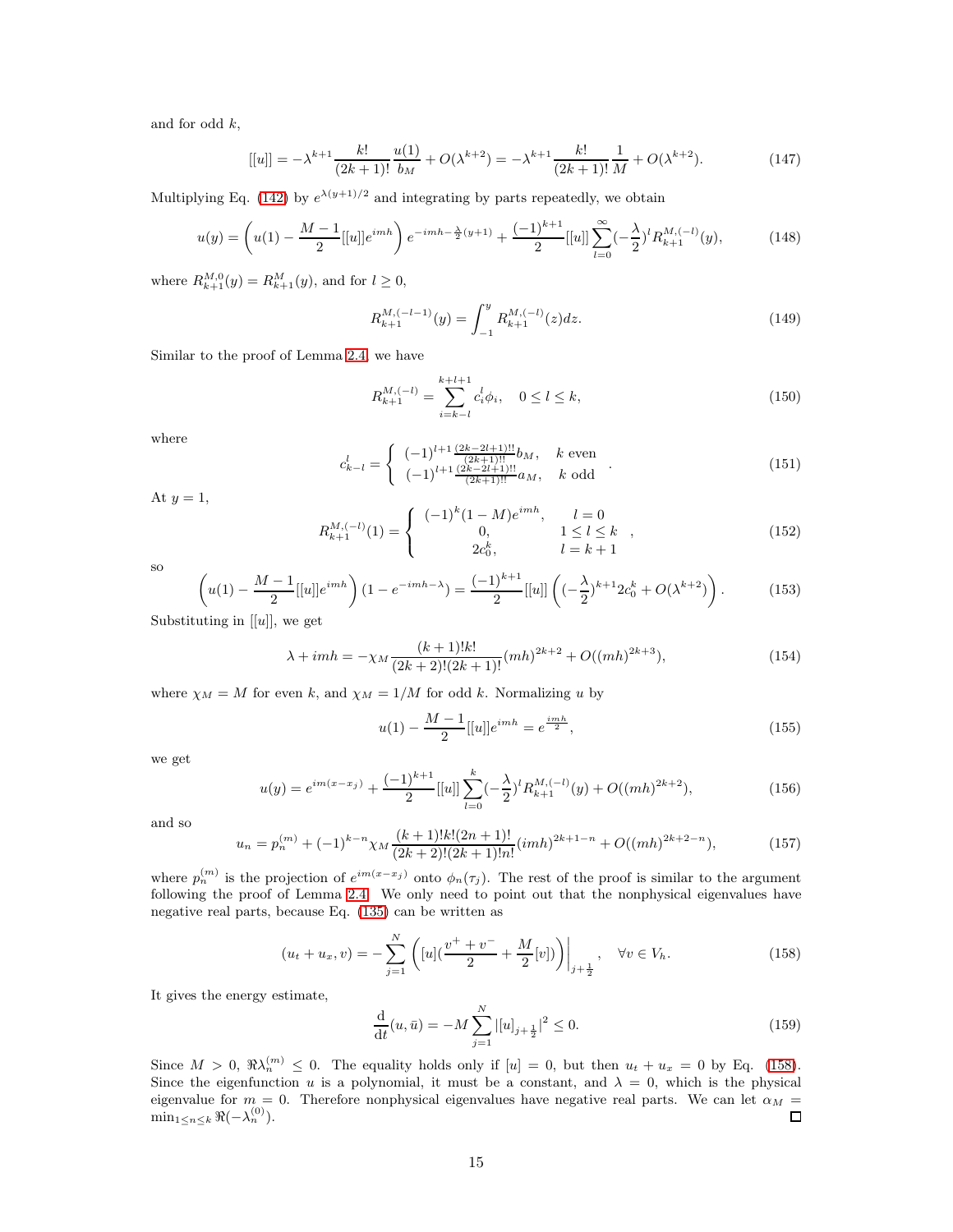If  $g \in H_{2k+2}$ , the error bounds are given in  $L_2$  norm rather than  $L_{\infty}$  norm, and the convergence to the asymptotic error is in  $L_2$  norm rather than uniform. Eq. [\(155\)](#page-14-1) indicates that the downwind error is only of order  $k+1$ . Similar to Lemma [2.5,](#page-11-1) if the physical eigenvector is normalized by Eq. [\(27\)](#page-3-11), the corresponding coefficient in the eigenvector decomposition of  $p^{(m)}$ , as in Eq. [\(110\)](#page-10-2), is  $c_0 = 1 + O((mh)^{2k+2})$ .

For  $a \neq 0$  in Eq. [\(135\)](#page-13-0), not necessarily 1, the asymptotic error is

<span id="page-15-2"></span>
$$
\lim_{h \to 0} \frac{e_{j,0}(t)}{h^{2k+1}} = \text{sign}(a)\chi_M \frac{(-1)^k (k+1)! k!}{(2k+2)!(2k+1)!} [kg^{(2k+1)}(x_j - at) - at g^{(2k+2)}(x_j - at)]. \tag{160}
$$

where  $\chi_M = M/|a|$  for even k, and  $\chi_M = |a|/M$  for odd k.

# 4 Numerical simulations

In this section we will perform several numerical experiments to demonstrate the superconvergence properties stated in the previous section. In all examples, the time integration is done by a 5th order Runge-Kutta scheme with the CFL number 0.1. In the first example, we validate the asymptotic error with smooth initial data, as given in Theorem [2.3.](#page-5-2)

<span id="page-15-1"></span>Example 4.1.

$$
u_t(x,t) + u_x(x,t) = 0, \quad (x,t) \in [0,2\pi] \times (0,1],
$$
  

$$
u(x,0) = \sin^{2k+2}(x), \quad u(0,t) = u(2\pi,t).
$$
 (161)

<span id="page-15-0"></span>

Figure 1: Example 1. The figure shows  $e_0/h^{2k+1}$  at  $t = 1$  for  $k = 1$  and  $k = 2$ . Solid lines:  $N = 20$ ; dashed lines:  $N = 40$ ; dotted line: asymptotic error.

Fig. [1](#page-15-0) plots the numerical error in cell average at  $t = 1$  for Example [4.1](#page-15-1) with  $k = 1$  and  $k = 2$ , along with the asymptotic errors given in Theorem [2.3.](#page-5-2) The initial discretization is the  $L_2$  projection of  $u(x, 0)$ . The figure shows that the cell average error is of order  $2k + 1$  as  $h \to 0$ , and converges to the asymptotic error given in Eq. [\(58\)](#page-5-4). Table [1](#page-16-0) show the cell average errors in Example [4.1](#page-15-1) for  $k = 1, 2, 3$ . Since the initial data is in  $H^{2k+3}$ , the cell average error at  $t = 1$  in  $L_1$ ,  $L_2$ , and  $L_{\infty}$  norms are all of order  $2k + 1$  as  $h \rightarrow 0$ .

The next example shows that for non-smooth initial data, the error may have lower order.

Example 4.2.

$$
u_t(x,t) + u_x(x,t) = 0, \quad (x,t) \in [0,2\pi] \times (0,1],
$$
  

$$
u(x,0) = |\sin^{2k+1}(x)|, \quad u(0,t) = u(2\pi,t).
$$
 (162)

In this example,  $u(x, 0) \in H^{2k+1}$  but not in  $H^{2k+2}$ . As shown in Fig. [2,](#page-16-1) the cell average errors are of order 2k at points where  $u^{2k+1}(x,t)$  is discontinuous, and of order  $2k+1$  elsewhere. As a result, the  $L_{\infty}$  norm of the cell average error is of order 2k. Due to the localness of the spikes in Fig. [2,](#page-16-1)  $||e_0||_2$  is of order  $2k + 1/2$ , and  $||e_0||_1$  is still of order  $2k + 1$ , as demonstrated in Table [2.](#page-17-0) The error  $||e_0||_2$  appears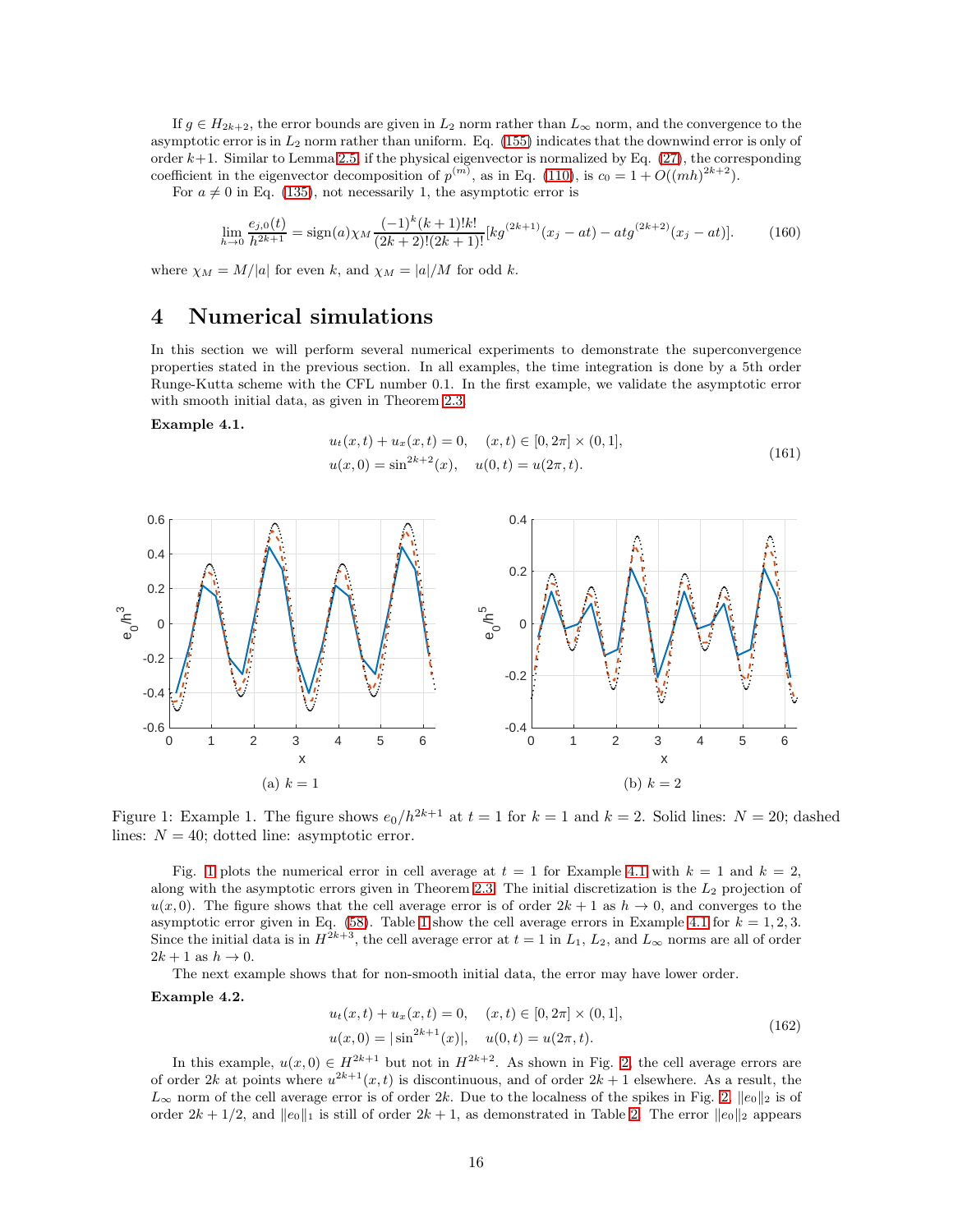<span id="page-16-0"></span>

| $\boldsymbol{k}$ | Ν   | $  e_{0}  _{1}$ | order | $  e_0  _2$   | order | $  e_0  _{\infty}$ | order |
|------------------|-----|-----------------|-------|---------------|-------|--------------------|-------|
|                  | 40  | 1.10E-03        |       | 1.20E-03      |       | $2.10E-03$         |       |
| 1                | 80  | 1.41E-04        | 2.93  | 1.59E-04      | 2.93  | 2.73E-04           | 2.93  |
|                  | 160 | 1.79E-05        | 2.98  | $2.02E - 0.5$ | 2.98  | 3.47E-05           | 2.98  |
|                  | 320 | $2.25E-06$      | 2.99  | $2.54E-06$    | 2.99  | $4.35E-06$         | 2.99  |
|                  | 40  | 1.28E-04        |       | $1.52E-04$    |       | 2.87E-04           |       |
| $\mathfrak{D}$   | 80  | 4.24E-07        | 4.91  | 5.02E-07      | 4.92  | 9.68E-07           | 4.89  |
|                  | 160 | 1.35E-08        | 4.98  | $1.59E-08$    | 4.98  | 3.07E-08           | 4.98  |
|                  | 320 | $4.19E-10$      | 5.01  | $4.94E-10$    | 5.01  | $9.55E-10$         | 5.01  |
|                  | 40  | 2.60E-07        |       | 3.24E-07      |       | 6.90E-07           |       |
| 3                | 80  | $1.32E-0.9$     | 7.62  | 1.68E-09      | 7.59  | 3.68E-09           | 7.55  |
|                  | 160 | $1.05E-11$      | 6.98  | 1.29E-11      | 7.02  | $2.69E-11$         | 7.09  |
|                  | 320 | 7.65E-14        | 7.10  | 9.43E-14      | 7.10  | 1.95E-13           | 7.11  |

Table 1: Cell average errors in Example 1 for  $k = 1, 2, 3$ .

<span id="page-16-1"></span>

Figure 2: Example 2. The figure shows  $e_0/h^{2k+1}$  at  $t = 1$  for  $k = 1$  and  $k = 2$ . Solid lines:  $N = 20$ ; dash-dotted lines:  $N = 40$ ; dashed line:  $N = 80$ .

to have order higher than  $2k + 1/2$  in Table [2](#page-17-0) because the error near the spikes dominates over the error elsewhere only for small h.

We investigate the effect of initial discretization in the following example.

#### Example 4.3.

$$
u_t(x,t) + u_x(x,t) = 0, \quad (x,t) \in [0,2\pi] \times (0,1],
$$
  

$$
u(x,0) = \left(\frac{x(2\pi - x)}{2\pi}\right)^{2k+2}, \quad u(0,t) = u(2\pi,t).
$$
 (163)

The initial data is chosen to be in  $H^{2k+3}$  and contains infinitely many Fourier modes. The cell average error at any  $t > 0$  has order  $2k + 1$  as  $h \to 0$ . However, for a fixed h, the error at  $t = O(h)$  may have a lower order, depending on the initial discretization. Fig. [3](#page-17-1) shows  $||e_0||_{\infty}$  as functions of time for  $k = 1, 2, 3$ . For  $k = 1$ , the error is of order 3 at any t, disregard of the initial discretization. For  $k = 2$ , if  $L_2$  initialization is used, the error is of order 4 at small t; while for Gauss-Radau initialization, the error if of order 5 at any t. For  $k = 3$ , the error is of order 6 at small t for Gauss-Radau initialization, and of order 7 at any t for  $u_h(x,0) = u_I^1(x,0)$  as defined in Eq. [\(122\)](#page-12-2). In Fig. [3,](#page-17-1) the transient error for  $k=3$ lasts for much longer time than that for  $k = 2$ , because  $\alpha = 3$  for  $k = 2$ , while  $\alpha = 0.42$  for  $k = 3$ .

Next example is the linearized Euler equations for isothermal gas. It demonstrates the superconvergence of numerical errors for vector equations solved using the Lax-Friedrichs flux.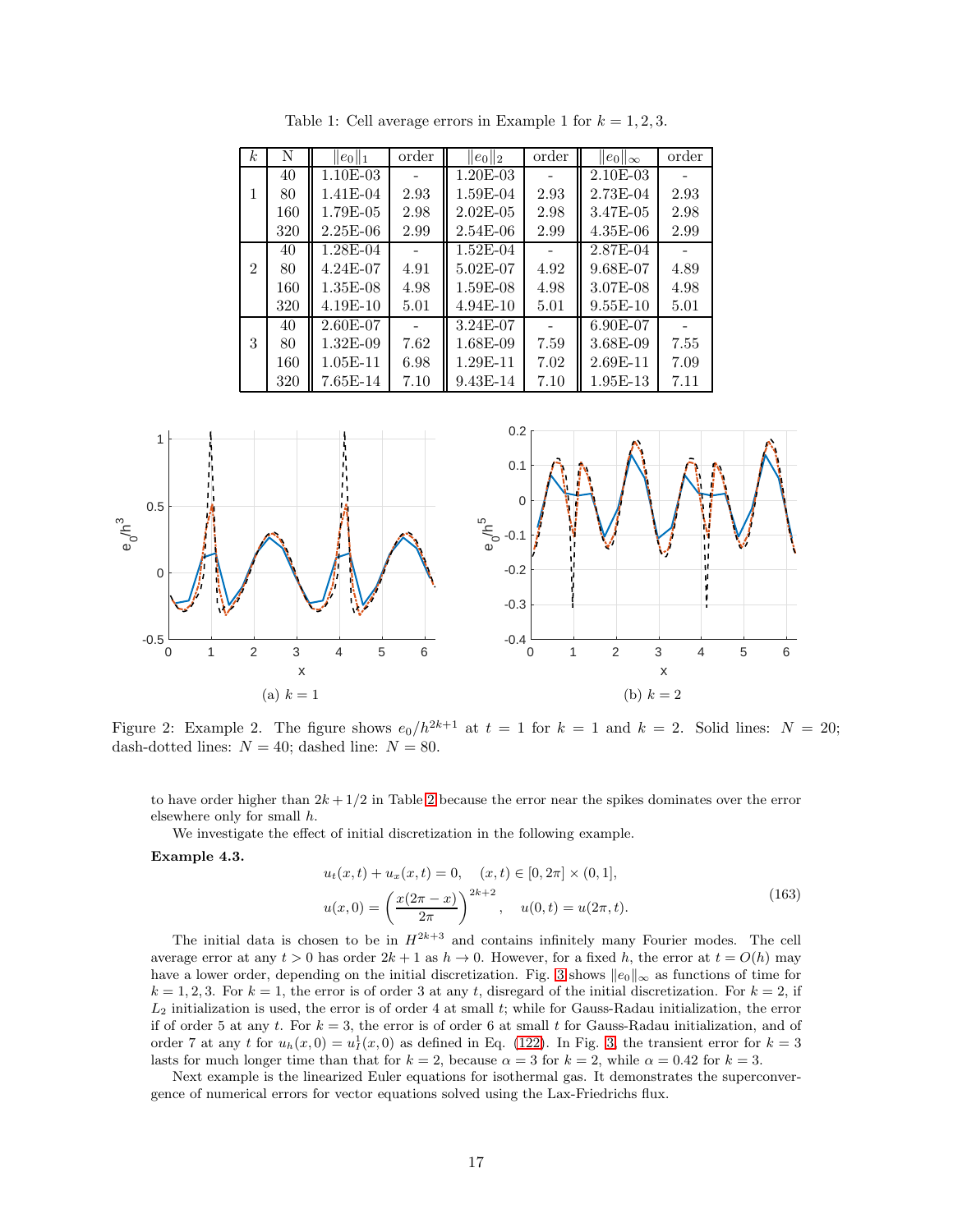<span id="page-17-0"></span>

| $\boldsymbol{k}$ | N   | $  e_0  _1$ | order | $  e_0  _2$   | order | $  e_0  _{\infty}$ | order |
|------------------|-----|-------------|-------|---------------|-------|--------------------|-------|
|                  | 40  | 8.14E-04    |       | $9.22E-04$    |       | $1.99E-03$         |       |
| 1                | 80  | $1.12E-04$  | 2.86  | 1.39E-04      | 2.73  | 5.15E-04           | 1.95  |
|                  | 160 | 1.46E-05    | 2.94  | $2.10E - 0.5$ | 2.73  | 1.14E-04           | 2.17  |
|                  | 320 | 1.86E-06    | 2.98  | $3.21E - 06$  | 2.71  | 2.41E-05           | 2.25  |
|                  | 40  | 8.66E-06    |       | $9.75E-06$    |       | $1.62E-04$         |       |
| $\mathfrak{D}$   | 80  | 2.93E-07    | 4.88  | 3.42E-07      | 4.83  | 9.26E-07           | 4.13  |
|                  | 160 | 9.58E-09    | 4.94  | 1.18E-08      | 4.86  | 5.49E-08           | 4.08  |
|                  | 320 | 3.03E-10    | 4.98  | $4.16E-10$    | 4.83  | $3.02E - 0.9$      | 4.18  |
|                  | 40  | 1.71E-07    |       | 2.09E-07      |       | 4.13E-07           |       |
| 3                | 80  | 9.18E-10    | 7.54  | 1.07E-09      | 7.61  | $2.12E-0.9$        | 7.61  |
|                  | 160 | $6.93E-12$  | 7.05  | 8.12E-12      | 7.04  | 2.18E-11           | 6.61  |
|                  | 320 | 5.04E-14    | 7.10  | 6.14E-14      | 7.05  | 2.98E-13           | 6.19  |

Table 2: Cell average errors in Example 2 for  $k = 1, 2, 3$ .

<span id="page-17-1"></span>

Figure 3: Example 3. The figure shows  $||e_0||_{\infty}/h^{2k+1}$  for  $k = 1, 2, 3$ . For  $k = 1, 2$ , solid lines:  $N = 40$  with Gauss-Radau initialization; dashed(dotted) lines:  $N = 40(20)$  with  $L_2$  initialization. For  $k = 3$ , solid line:  $N = 40$  with  $u_h(x, 0) = u<sub>I</sub><sup>1</sup>(x, 0)$ ; dashed(dotted) line:  $N = 40(20)$  with Gauss-Radau initialization.

#### Example 4.4.

$$
\rho_t + u_0 \rho_x + \rho_0 u_x = 0, \quad \rho_0 (u_t + u_0 u_x) + c^2 \rho_x = 0, \quad (x, t) \in [0, 2\pi] \times (0, 1];
$$
  

$$
\rho(x, 0) = \sin^6(x), \quad u(x, 0) = \left(\frac{x(2\pi - x)}{4}\right)^8; \quad \rho(0, t) = \rho(2\pi, t), \quad u(0, t) = u(2\pi, t).
$$
 (164)

We set  $\rho_0 = 1$ ,  $u_0 = 1$ ,  $c = 5$ , and so there two waves moving at speed 6 and  $-4$  respectively. The equation is solved using th Lax-Friedrichs flux with  $M = 6$ . The initialization is done by the  $L_2$ projection. Unlike the Gauss-Radau projection, diagonalization and different treatment for right and left going waves is not needed. The problem is solved by DG with  $k = 1, 2, 3$ . The combined  $L_2$  cell average error of  $\rho$  and u at  $t = 1$  is listed in Table [3.](#page-18-4) It confirms the superconvergence of order  $2k + 1$ . It's interesting to notice that the error for  $N = 640$  and  $k = 1$  is close to that for  $N = 20$  and  $k = 3$ , while the former takes 100 times longer computational time than the latter. For  $k = 3$ , the cell average errors of  $\rho$  and u at  $t = 1$  are plotted in Fig. [4.](#page-18-5) It shows the convergence of the errors to the asymptotic cell average errors, which are computed by applying Eq. [\(160\)](#page-15-2) to both left and right going waves.

## 5 Conclusion

In this paper, we studied the superconvergence of the semi-discrete discontinuous Galerkin method for scalar and vector linear advection equations in one spatial dimension. We used Fourier analysis to prove that the numerical error consists of an asymptotic part and a transient part that decay in time exponentially. For the cell average, the asymptotic error grows linearly in time and has order  $2k + 1$ ; while the error projected onto the n-th order Legendre polynomial has order  $2k + 1 - n$ . The order of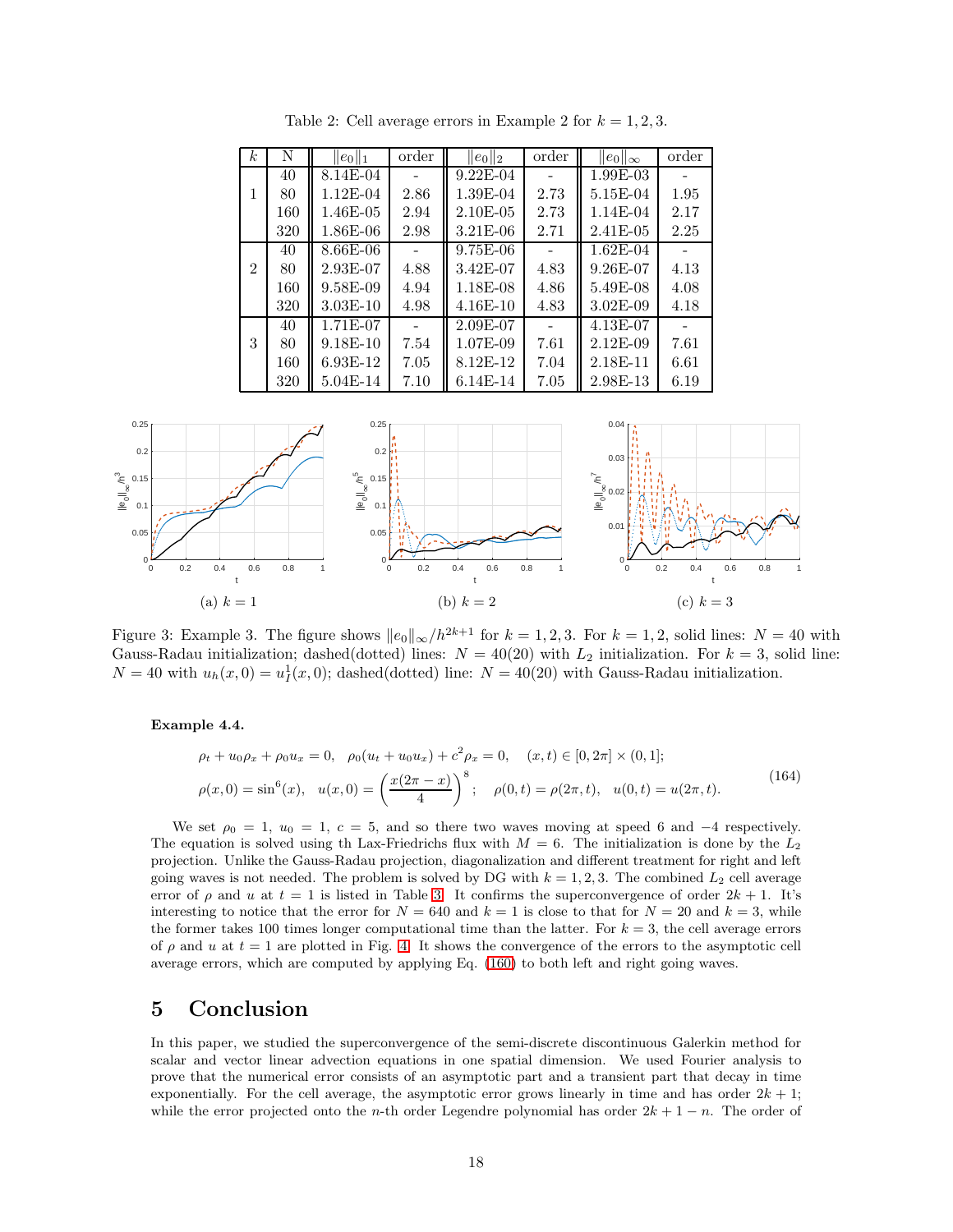|  | Table 3: Cell average errors in Example 4 for $k = 1, 2, 3$ . |  |  |  |
|--|---------------------------------------------------------------|--|--|--|
|--|---------------------------------------------------------------|--|--|--|

<span id="page-18-4"></span>

|     | $k=1$       |       | $k=2$        |              |       | $k=3$ |             |       |
|-----|-------------|-------|--------------|--------------|-------|-------|-------------|-------|
|     | $  e_0  _2$ | order | <sup>N</sup> | $  e_0  _2$  | order | N     | $  e_0  _2$ | order |
| 80  | $7.72E-02$  |       | 40           | 1.10E-03     |       | 20    | $1.96E-04$  |       |
| 160 | 9.70E-03    | 2.99  | 80           | $3.92E - 05$ | 4.85  | 40    | 1.57E-06    | 6.97  |
| 320 | $1.20E-03$  | 3.00  | 160          | $1.29E-06$   | 4.93  | 80    | $1.22E-08$  | 7.01  |
| 640 | 1.52E-04    | 3.00  | 320          | $4.15E-08$   | 4.95  | 160   | $1.03E-10$  | 6.88  |

<span id="page-18-5"></span>

Figure 4: Example 4. The cell average error of  $\rho$  and u at  $t = 1$  for  $k = 3$ . Dash-dotted lines:  $N = 20$ ; dashed lines:  $N = 40$ ; solid line: asymptotic error.

the transient part depends on the initial discretization:  $k + 1$  for  $L_2$  projection,  $k + 2$  for Gauss-Radau projection, etc. The transient error of cell average is one order higher, ie.,  $k + 2$  for  $L_2$  projection,  $k + 3$ for Gauss-Radau projection, etc. We derived the asymptotic error in two ways. In the first approach, we solved the equation for the deviation of the numerical solution from a special interpolation of the exact solution. In the second approach, we decomposed the  $L_2$  projection of the initial data into physical and non-physical modes, and computed the asymptotic error by analyzing the physical eigenvalue and eigenvector. Both approaches gave the same asymptotic error, which depends on the initial discretization. Then we extended the Fourier analysis to vector advection equations. Lax-Friedrichs flux was used in order to avoid diagonalization. We showed that the error bounds and asymptotic errors are of the same order, but modified depending on the parity of  $k$ . All the theoretical results presented have been validated by numerical examples.

Although the current work is on linear advection equations with periodic boundary condition solved by DG on a uniform mesh, numerical experiment shows that much of the results can be extended to more general settings. Our future work involves the analysis of superconvergence for nonlinear advection equations with physical boundary conditions solved on nonuniform grids.

# <span id="page-18-0"></span>References

- [1] W. Cao, C. Shu, Y. Yang, Z. Zhang. Superconvergence of Discontinuous Galerkin Method for Scalar Nonlinear Hyperbolic Equations. SIAM J. Numer. Anal., 56(2):732-765 (2018).
- <span id="page-18-1"></span>[2] N. Chalmers, L. Krivodonova. Spatial and Modal Superconvergence of the Discontinuous Galerkin Method for Linear Equations. J. Sci. Comput., **72**:128-146 (2017).
- <span id="page-18-2"></span>[3] W.H. Reed, T.R. Hill. Triangular Mesh for Neutron Transport Equation. Los Alamos Scientific Laboratory Report, **LA-UR**:73-479 (1973).
- <span id="page-18-3"></span>[4] B. Cockburn, C.W. Shu. TVB Runge-Kutta local projection discontinuous Galerkin finite element method for conservation laws II: General framework. Math. Comp., 52:411-435 (1989).